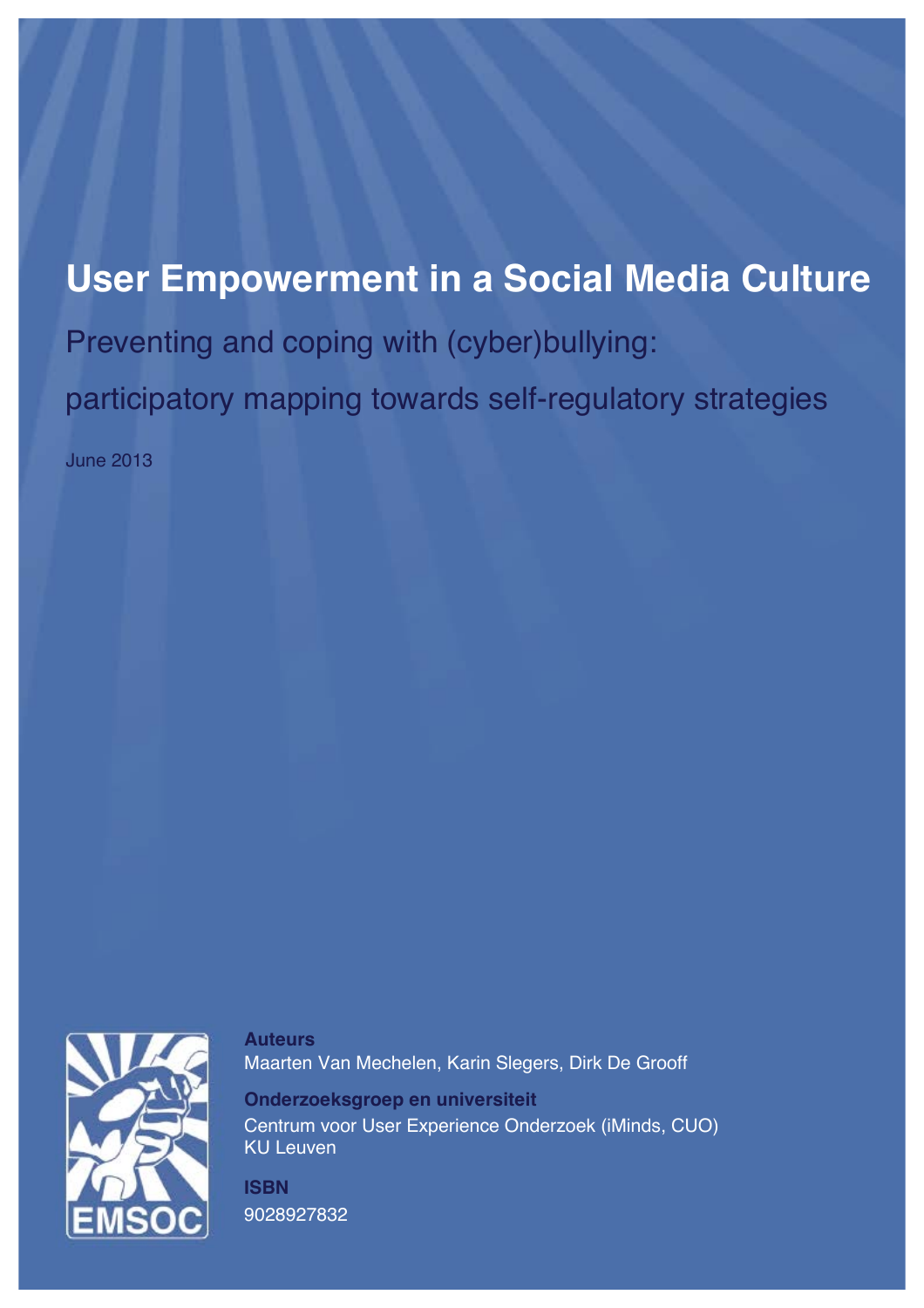

# **EMSOC User Empowerment in a Social Media Culture**

**T** + 32 (0)2 629 16 14

**E** info@emsoc.be **W** www.emsoc.be **Twitter** #emsocnews Powered by IWT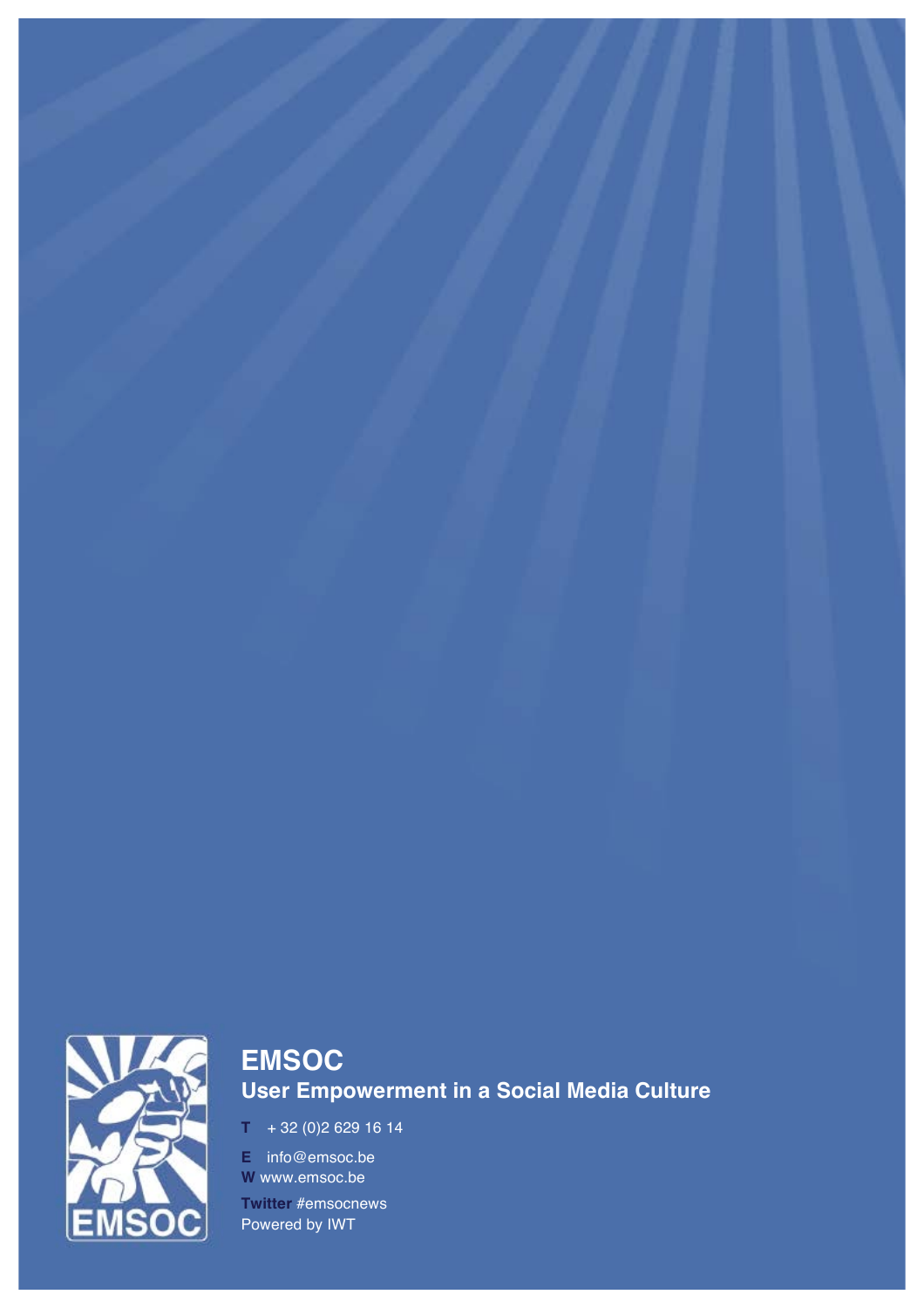

# **Abstract**

As part of the EMSOC-project (User Empowerment in a Social Media Culture) that investigates the influence of social media on the (dis)empowerment of vulnerable individuals and groups, this report presents the first step of a research on combating (cyber)bullying. The goal of this research is to provide teachers with a (digital) toolkit to facilitate 9 to 10-year-olds to become more self-regulatory as a class group in preventing and coping with traditional bullying as well as cyberbullying. In line with the Participatory Design approach at the core of this research, we identified a set of preconditions for effectively combating (cyber)bullying and collected suggestions for how these preconditions can be created. For this purpose, we involved different experts and teachers in a series of participatory mapping sessions using the MAP-it tool. The results should be seen as a metaphorical map, indicating roads, dangers and opportunities in the design process of the toolkit. Since children are important stakeholders as well, they will be actively involved as design partners in the next steps of the project.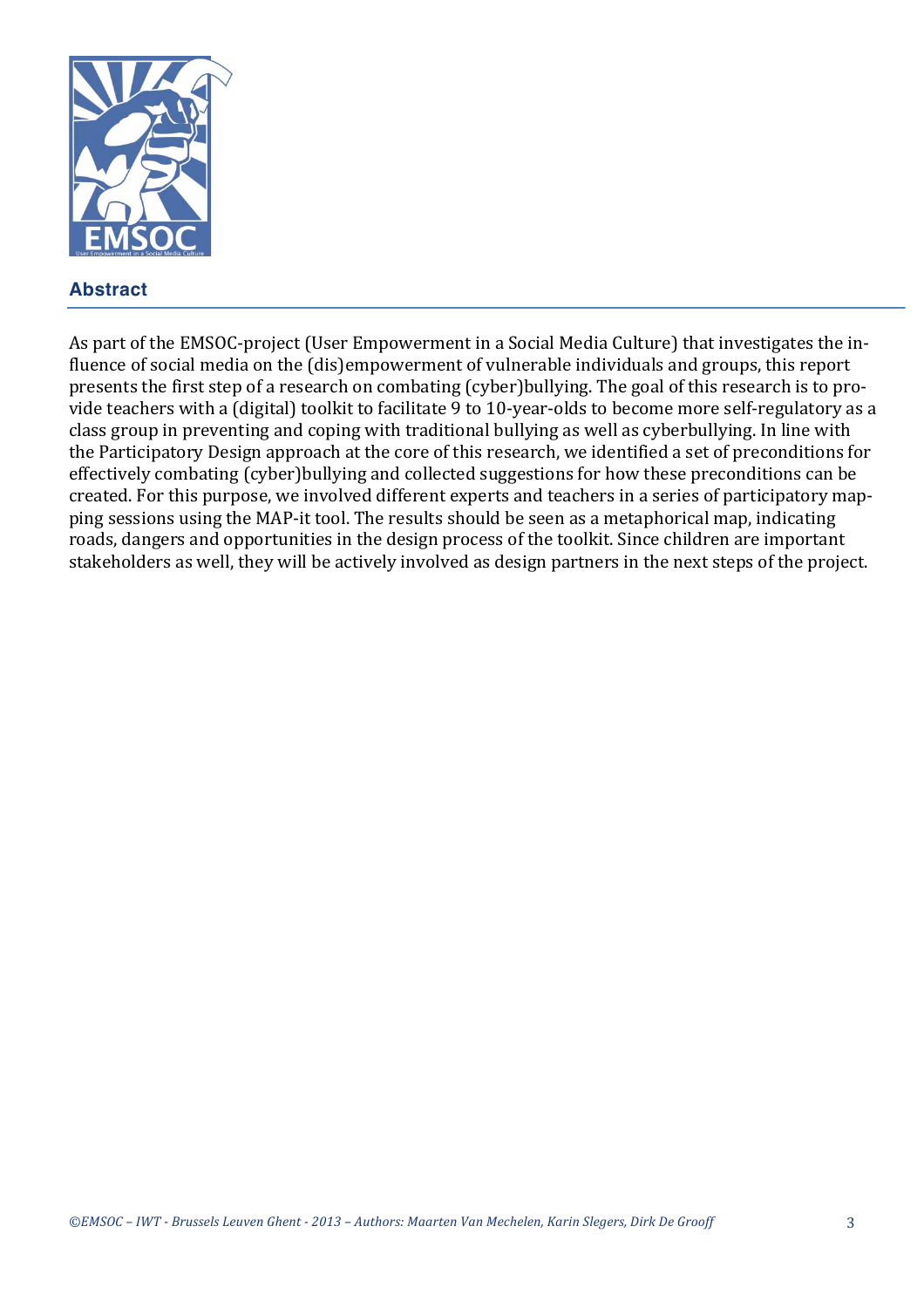

# **Table of contents**

| <b>Abstract</b>                  |                                            | 3  |
|----------------------------------|--------------------------------------------|----|
| <b>Table of contents</b>         |                                            | 4  |
| 1. Introduction                  |                                            | 5  |
| 2. Related Work                  |                                            | 6  |
|                                  | 2.1 Overlap perpetration and victimization | 6  |
|                                  | 2.2 Overlap traditional and cyberbullying  | 6  |
|                                  | 2.3 (Cyber) bullying and the peer group    | 7  |
|                                  | 2.4 Combatting (cyber) bullying            | 7  |
|                                  | 2.5 Towards empowerment                    | 9  |
| 3. Method                        |                                            | 10 |
|                                  | 3.1 MAP-it session 1                       | 11 |
|                                  | 3.2 MAP-it session 2                       | 12 |
|                                  | 3.3 Analysis                               | 12 |
| <b>4. Results and discussion</b> |                                            | 14 |
|                                  | 4.1 School team empowerment                | 14 |
|                                  | <b>4.2</b> Individual Intervention         | 15 |
| 4.3                              | Intervention at the group level            | 16 |
| 4.4                              | <b>Basic prevention</b>                    | 17 |
| 4.5                              | Social media literacy                      | 18 |
|                                  | 4.6 Involvement of parents                 | 19 |
| <b>5. Future work</b>            |                                            | 21 |
| <b>6. Conclusion</b>             |                                            | 23 |
| <b>7. Acknowledgements</b>       |                                            | 25 |
| 8. References                    |                                            | 26 |
| 9. Dutch summary                 |                                            | 29 |
|                                  | <b>10. Annexes</b>                         | 32 |
|                                  |                                            |    |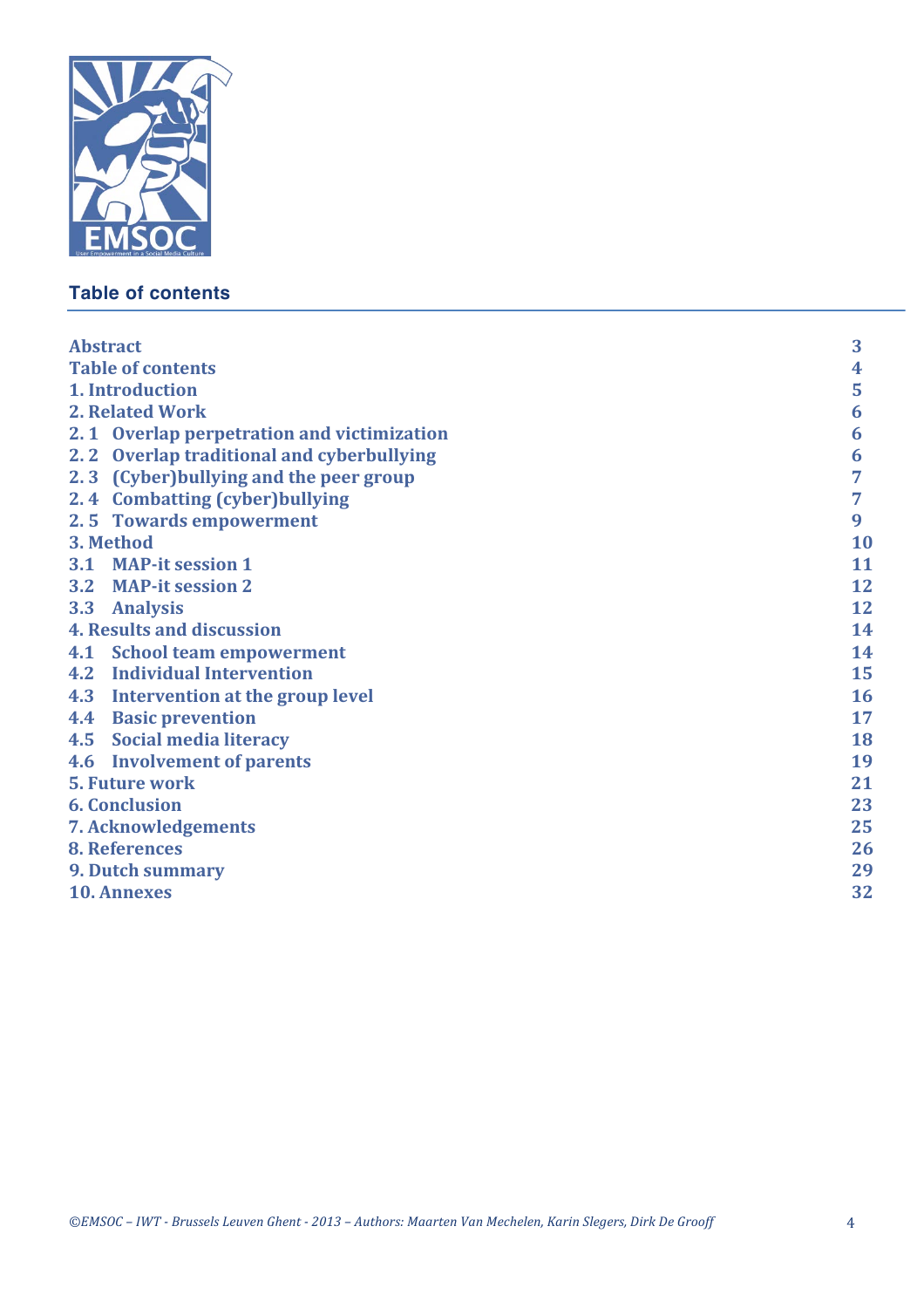

# **1. Introduction**

Parallel to the rise of online and mobile media, cyberbullying has become a well-known phenomenon, expanding and intensifying bullying behaviour beyond its traditional borders. Although different antibullying programs have been developed over the past decades, our unique contribution is to provide teachers with a (digital) toolkit to facilitate children to become more self-regulatory in preventing and coping with offline as well as online or cyberbullying. We thereby focus on the class as a social group, and on the exclusion of children in class groups due to bullying.

Making children more self-regulatory does not mean the teacher's role in combating (cyber)bullying will be minimised. In contrast, we aim at a central and facilitating role for the teacher, guiding the children throughout the process. This is in line with Dupont's (2012) notion of 'guided bottom-up'. With the term bottom-up she refers to actions and initiatives that arise from within a group of people. When support or help is given from an organisation or person (e.g. school, teacher, etc.) to enable or to stimulate bottom-up actions and initiatives, she coins the term 'guided bottom-up'.

Within the EMSOC-project (User Empowerment in a Social Media Culture) that investigates the influence of social media on the (dis)empowerment of individuals and groups, this research on combating offline as well as online bullying, is part of the inclusion work package. The aim of the inclusion work package is to understand the relation between social media and people, focussing on bottom-up strategies to actively involve vulnerable individuals and groups to increase their empowerment (Dupont et al, 2011). The goal of this particular research within the inclusion work package is to empower the class as a social group to revert exclusion due to (cyber)bullying. Important to note is that, although asocial use of social media is at the heart of cyberbullying, our focus is on social media as a means to combat bullying by stimulating pro-social behaviour in a class group.

As a first step in the design process of the toolkit, we identified a set of preconditions for effectively combating (cyber)bullying and we collected suggestions for how these preconditions can be created. We therefore involved different experts and teachers in a series of mapping sessions. Mapping is a technique to visually outline ideas and the relations among them on a background such as a large piece of paper. The technique fits perfectly within the broader Participatory Design approach that is at the core of this research. In Participatory Design, users and other stakeholders participate in the design process to ensure that the resulting designs fit the way people will actually use the product in their own lives (Schuler, 1993).

The resulting preconditions presented in this report should be seen as a metaphorical roadmap, indicating roads, dangers and opportunities to the traveller, not as a mere route prescribing a fixed solution. The roadmap will be used as a framework, guiding us throughout the design process of the toolkit.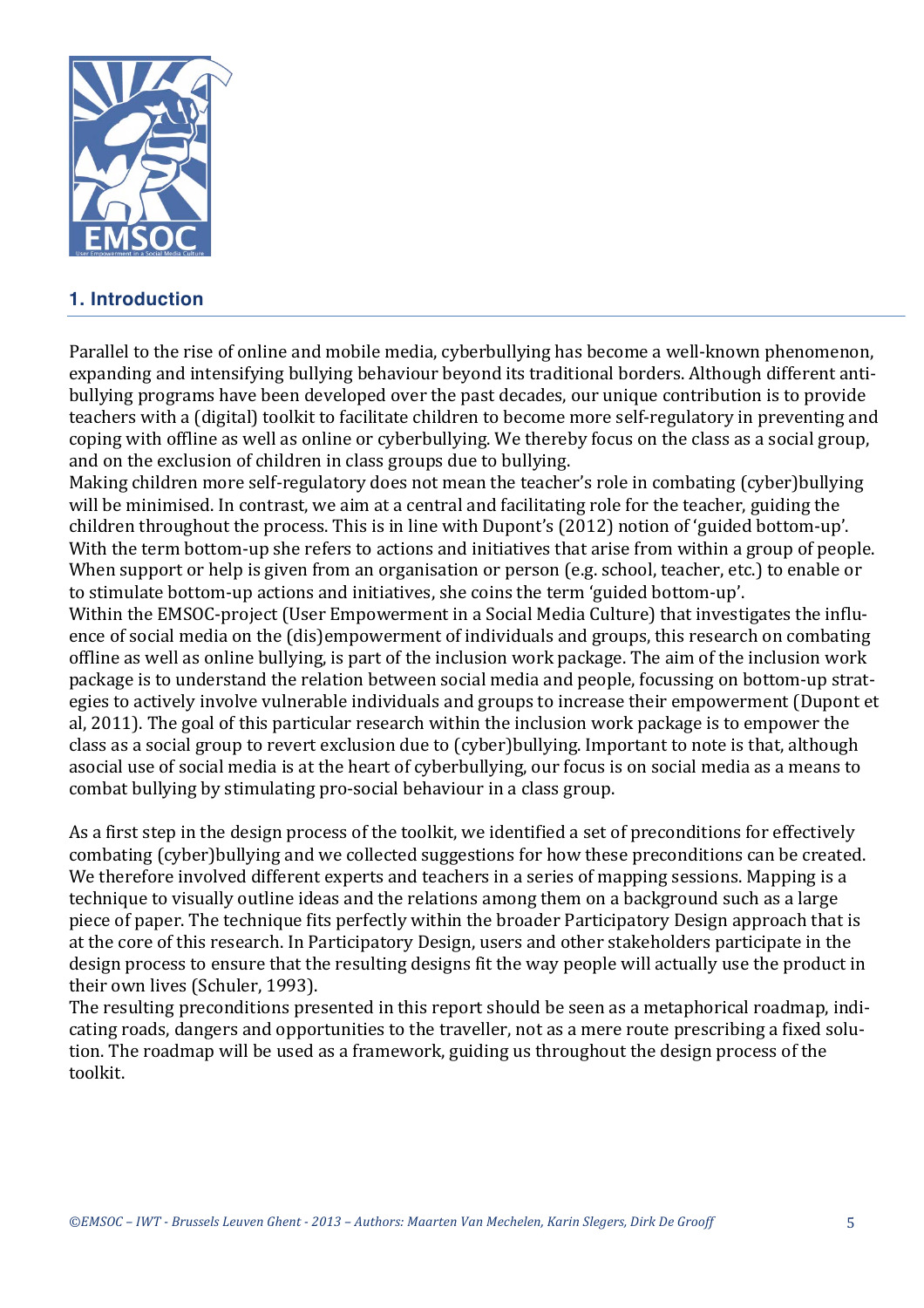

# **2. Related work**

Defined as the systematic abuse of power in interpersonal relations, bullying is still a widespread problem in schools throughout the world (Smith et al, 1999). Across Europe, 19 per cent of 9- to 16year-olds report having been bullied and 12 per cent report having bullied someone else (Livingstone et al, 2011). When it comes to online or cyberbullying, 6 per cent report having been victimised online and 3 per cent confess to having bullied others online (Livingstone et al, 2009).

A recent study in Flanders, Belgium, shows that 30 per cent of 10- to 16-year-olds have been bullied offline at least once in the past 6 months and 11 per cent have been bullied online in the same period (Vandebosch et al, 2012). Moreover, 25 per cent confess to having bullied others offline and 11 per cent to having bullied others online (Vandebosch et al, 2012).

#### **2.1 Overlap perpetration and victimization**

Bullying, in its traditional form as well as online or cyberbullying, is a complex and often diffuse problem with no easy solutions. Different studies have found evidence of a considerable overlap between victimization and perpetration in bullying behaviour (Heirman et al, 2012; Gorzig, 2011; Walrave et al, 2009; etc.). For example, the EU Kids Online study (Livingstone et al, 2009) shows that only 12 per cent (8 per cent offline and 4 per cent online) of those who have not bullied others have been victimised. In contrast, almost 60 per cent of those who have bullied others online only or offline only have been bully victims themselves. Bullying others and being bullied thereby mostly occurs through similar off- or online modes. Although the causal links between being bullied and bullying stay unclear, chances are high that working to prevent children from engaging in bullying behaviours might reduce the possibility that they themselves become victims (Gorzig, 2011; Livingstone et al, 2009).

#### **2. 2 Overlap traditional and cyberbullying**

Not only is there a significant overlap between victimization and perpetration in bullying behaviour, other studies have shown off- and online bullying to be interconnected, making the problem even more complex (Livingstone et al, 2011; Olweus, 2012; Vandebosch et al, 2006; Vandebosch et al, 2012). Although offline bullying is still significantly more prevalent than online bullying, considerable evidence points towards retention of roles, meaning that online bullies are often offline bullies, and online victims are often offline victims as well (Vandebosch et al, 2006; Li, 2007; Friendly ATTAC, 2012). Some evidence was also found for the 'revenge of the nerds' hypothesis stating that victims of offline bullying might seek revenge online (Smith et al, 2008; Friendly ATTAC, 2012). This may seem contradictory with the above-mentioned finding that bullying others and being bullied mostly occurs through similar off- or online modes. However, although 40 per cent of online bullies have also been victimised online, 20 per cent of online bullies have solely been victimised offline (Gorzig, 2011). Evidence for the 'revenge of the nerds' hypothesis may thus be found in this particular group.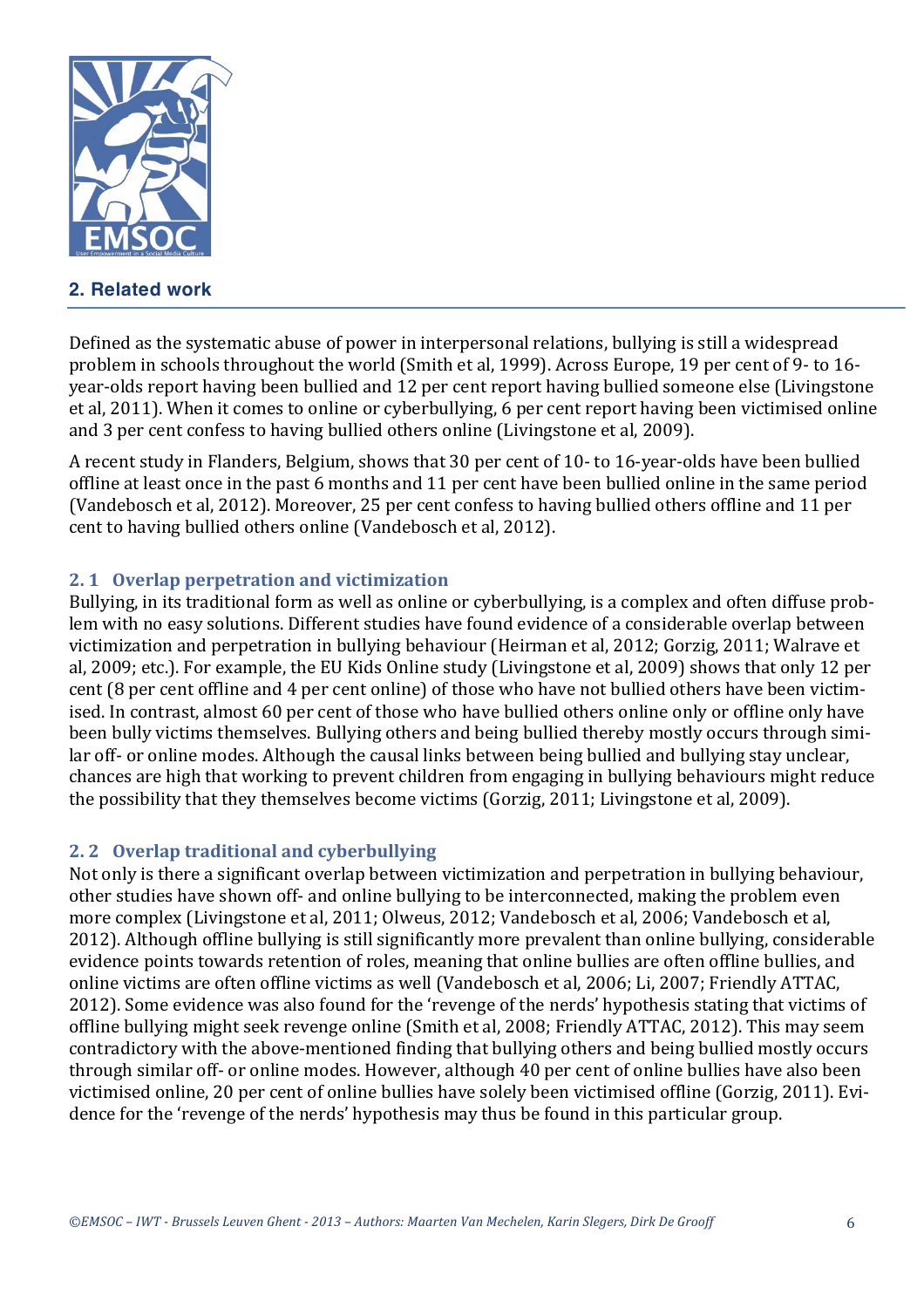

To conclude with, bullying is rarely a black and white story with clearly defined roles for bullies and victims, and with the rise of the internet and mobile media the phenomenon has even gained in complexity. The emergence of online or cyberbullying not only resulted in more children and youngsters being involved in bullying, the problem has also intensified, as for some victims it has become almost impossible to escape their bullies. Besides being victimised offline, such as in and around school, they are increasingly victimised online as well, at any time and wherever they might be (Broothaerts, 2010; Vandebosch et al, 2006).

#### **2.3** (Cyber)bullying and the peer group

According to Olweus (1993) bullying is a repeated, imbalanced (with regard to power) and negative act that occurs between a bully and a victim. Nevertheless it has been emphasized that bullying is far and foremost a group processes in which bystanders have an effect on the maintenance of bullying and on the adjustment of the victims (Cohen et al. 2006; Kyriakides & Creemers, 2012). Therefore, group processes are important in explaining and understanding bullying (Huisting & Veenstra, 2012). Children can take on different roles in a bullying situation. Often one or more dominant bullies take the initiative to bully one or more victims (Sutton & Smith, 1999). These bullies are usually actively assisted or provided with positive feedback by a group of followers, who provide these ringleader bullies with the position of power they seek. These followers can feel manipulated and feel pressure to conform their supportive behaviour, which may partly be due to fear of becoming victims themselves (Burns et al, 2008). Children or youngsters can also act as defenders helping or supporting the vic- $\lim(s)$  just as they can act as outsiders giving no help or support whatsoever and pretending nothing is going on (Huisting & Veenstra, 2012).

In sum, victims and bullies are embedded in subgroups where they are supported by peers. Such group processes can often be found in school and especially in the classroom. What is more, existing social contexts are not only crucial with regard to offline bullying but also with regard to online bullying. Thus, traditional and cyberbullying affect the whole classroom (Huitsing & Veenstra, 2012; Kyriakides & Creemers, 2012; Vandebosch et al, 2012). In cyberbullying research, studies on the social context in which the bullying occurs, are nevertheless scarce (Friendly ATTAC, 2012).

#### **2.4 Combatting** (cyber)bullying

Since bullying is a widespread problem in and around schools worldwide, many anti-bullying programs have been developed over the past decades and currently there are a wide variety of practices being employed in schools (Rigby & Griffiths, 2011). Punitive or disciplinary approaches, in which (possible) perpetrators get punished in order to solve the problem, are increasingly discredited because although they may appear to stop the behavior initially, they often result in the bullying getting worse and going underground. Also, they do not change the behaviors and attitudes of those involved in bullying (Rigby & Griffiths, 2011). By contrast, other methods such as the Support Group Method formerly known as the No Blame Method (Robinson & Maines, 2008), the Method of Shared Concern (Pikas, 2002) and the KiVa anti-bullying program (Kärnä et al, 2011; Salmivalli et al, 2011) can bring about more profound and enduring change. These methods, often inspired by Olweus' Bullying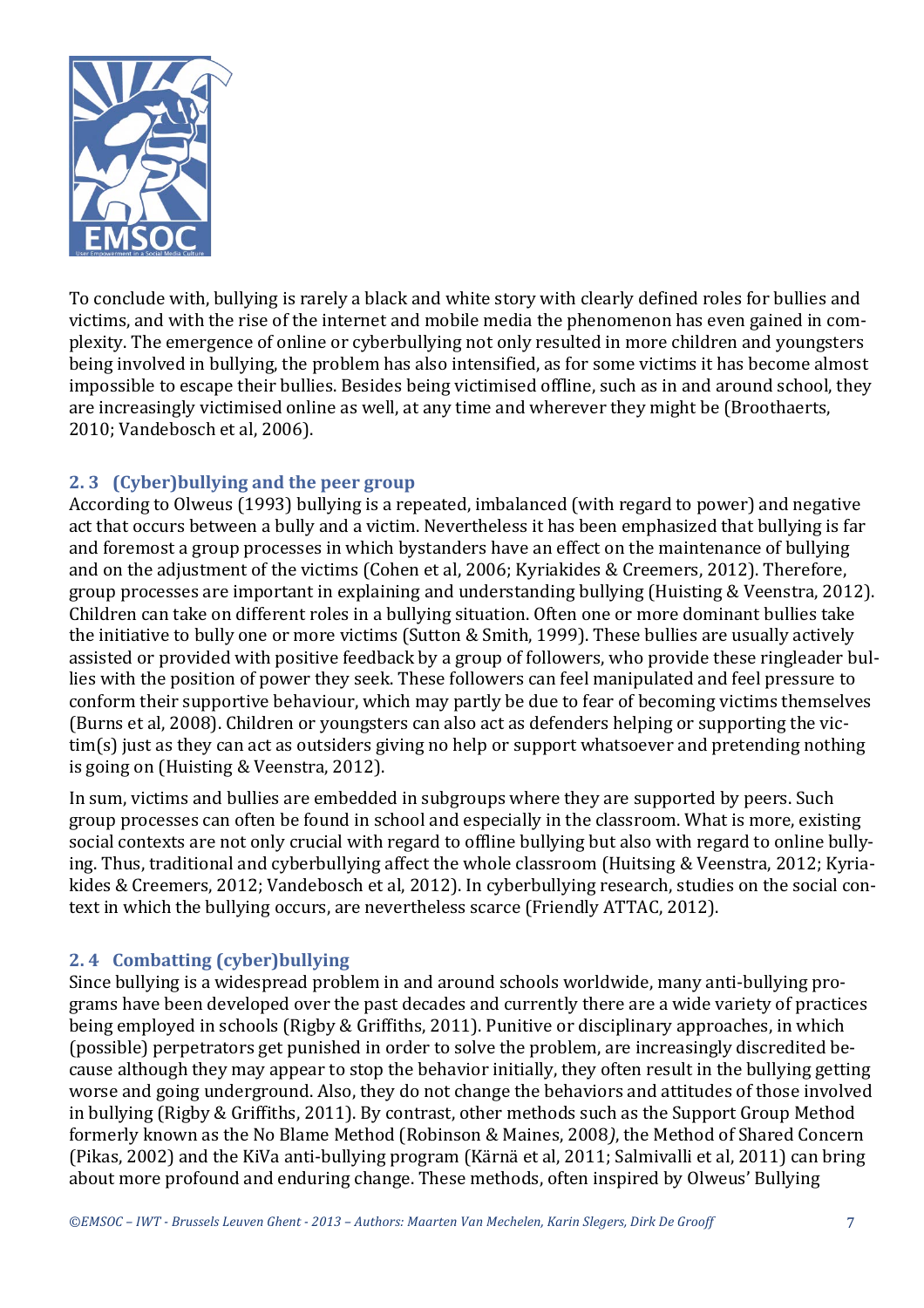

Prevention Program (OBPP) (Olweus, 1993), are, generally speaking, non-punitive approaches. They do not seek to impose a solution but, to a certain degree, try to empower students involved in bullying to negotiate a solution through a series of meetings. Moreover, these methods assume group involvement of perpetrators in directing acts of bullying towards a victim who is less powerful than they are, and that, as such, responsibility for the bullying behavior becomes diffuse (Rigby, 2005; Demko, 1996). Also, these methods emphasize the effects of bullying on the victim's feelings and emotions, rather than on the details of what exactly occurred (Demko, 1996).

OBPP (Olweus, 1993) and KiVa (Kärnä et al, 2011; Salmivalli et al, 2011) not only contains reactive strategies to tackle acute bullying problems, proactive strategies are included as well to prevent bullying from happening in the first place. In contrast, strategies such as mediation between bullies and victims with teacher mediators and/or peer mediators, the use of assertiveness training to help victims to resist being bullied, restorative practices, a non-punitive problem-solving method referred to as No Blame (Robinson & Maines, 2008) and a comprehensive approach for use with group-based bullying called Shared Concern (Pikas, 2002) are de facto targeted at intervention.

Programs such as OBPP, KiVa, No Blame and Shared Concern emphasize the importance of a supportive school environment in which school counselors and teachers are prepared to examine and implement the method carefully (Smith et al, 2004). This is in line with the whole-school approach (Deboutte, 2008; Smith et al, 2004) in which bullying is regarded as a systemic problem with multiple causes at the individual, classroom, and school levels. This layered perspective suggests that an intervention must target the entire school context, rather than just individual bullies and victims (Deboutte, 2008; Smith et al, 2004).

What distinguishes KiVa from the other anti-bullying programs mentioned above are, first of all, the specifically developed instructional materials for students, teachers and parents, and the use of digital technologies, such as games, in raising awareness about bullying (Kärnä et al, 2011). Secondly, KiVa goes beyond emphasizing the role of bystanders in bullying by actually providing ways to enhance empathy, self-efficacy and efforts to support the victimized peers. Lastly, the hallmark of the KiVa program is its very well-coordinated whole-school and multilayered intervention approach in which all these features are assembled (Kärnä et al, 2011).

Although many anti-bullying programs have been evaluated, estimates of their effectiveness vary and in general, their impact appears to have been modest at best (Rigby & Griffiths, 2011). KiVa on the other hand has proven to be effective and was honored as one of the best anti-bullying programs worldwide (Farrington & Ttofi, 2010). A large-scale evaluation of the KiVa antibullying program in 78 Finish schools indicated that the KiVa program was effective in reducing school bullying and victimization in Grades  $4-6$  (10 – 12 years). In experimental schools, compared with control schools, selfreported victimization and bullying were reduced by 40% and 33%, respectively. (Kärnä et al, 2011;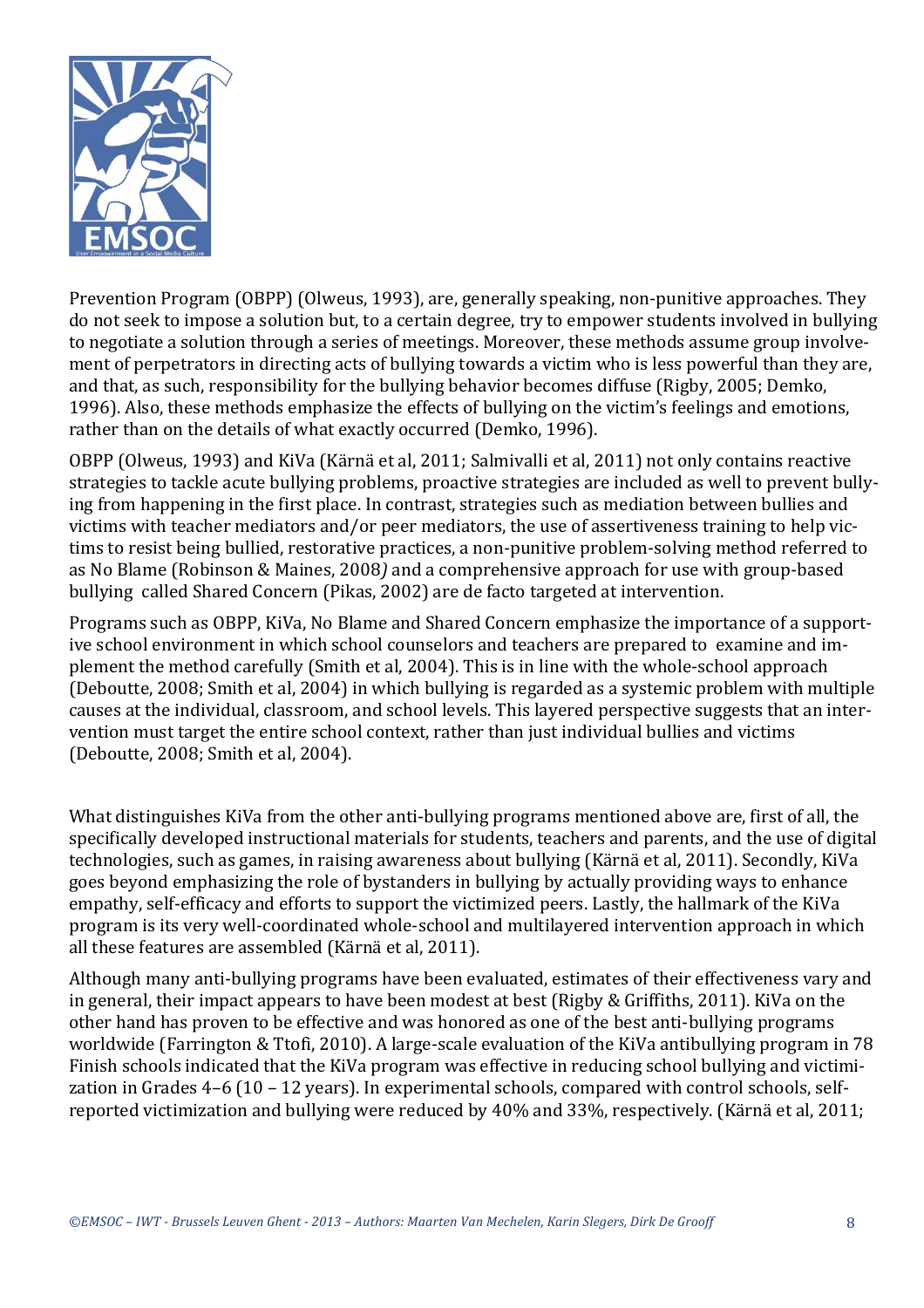

Salmivalli et al, 2011). In addition, a recent study shows that a remarkable 98% of victims involved in KiVa programs felt that their situation improved one way or another (Garandeau et al, 2013).

Despite the fact that many anti-bullying programs have been developed to combat traditional bullying, measures to prevent and tackle online or cyberbullying are usually less formalised. Nevertheless, numerous websites have been devoted to combatting cyberbullying. These websites (e.g. clicksafe.be, veiligonline.be, cyberpesten.be, stopcyberbullying.org, cyberbullying.us, etc.) mostly contain guidelines for safe internet use and netiquette (i.e. the socially acceptable conduct in an online or digital situation), information for parents or teachers as well as tips and coping strategies for victims. However, these guidelines and strategies have rarely been based on academic research, nor have they been fully evaluated yet (Vandebosch et al, 2006). Other methods, such as an evidence-based game being developed in the context of the Friendly ATTAC project, are still in early phases of development (Friendly ATTAC, 2012).

#### **2. 5 Towards empowerment**

We believe that empowering children, victims, perpetrators as well as bystanders, in combating bullying is the key to enduring attitude and behaviour change towards bullying. Although the earlier mentioned anti-bullying programs try to empower students to a certain degree, we want to go a step further. Our aim is to not only strengthen children's participation in reactive strategies when bullying occurs, but also in proactive strategies to prevent bullying from happening in the first place.

Moreover, whereas most methods tend to focus on either traditional or cyberbullying, we are especially interested in preventing and intervening in cases of bullying where online and offline worlds collide. Since traditional as well as cyberbullying are strongly connected to the context of the school and in particular to the classroom (Vandebosch et al, 2012) our focus will thereby be on the class as a social group.

In sum, we will investigate how and by which (digital) tools teachers can facilitate children to become more self-regulatory as a class group in preventing and tackling (cyber)bullying. As a first step, we have identified preconditions for this bottom-up oriented approach, and we collected suggestions for how these preconditions can be created.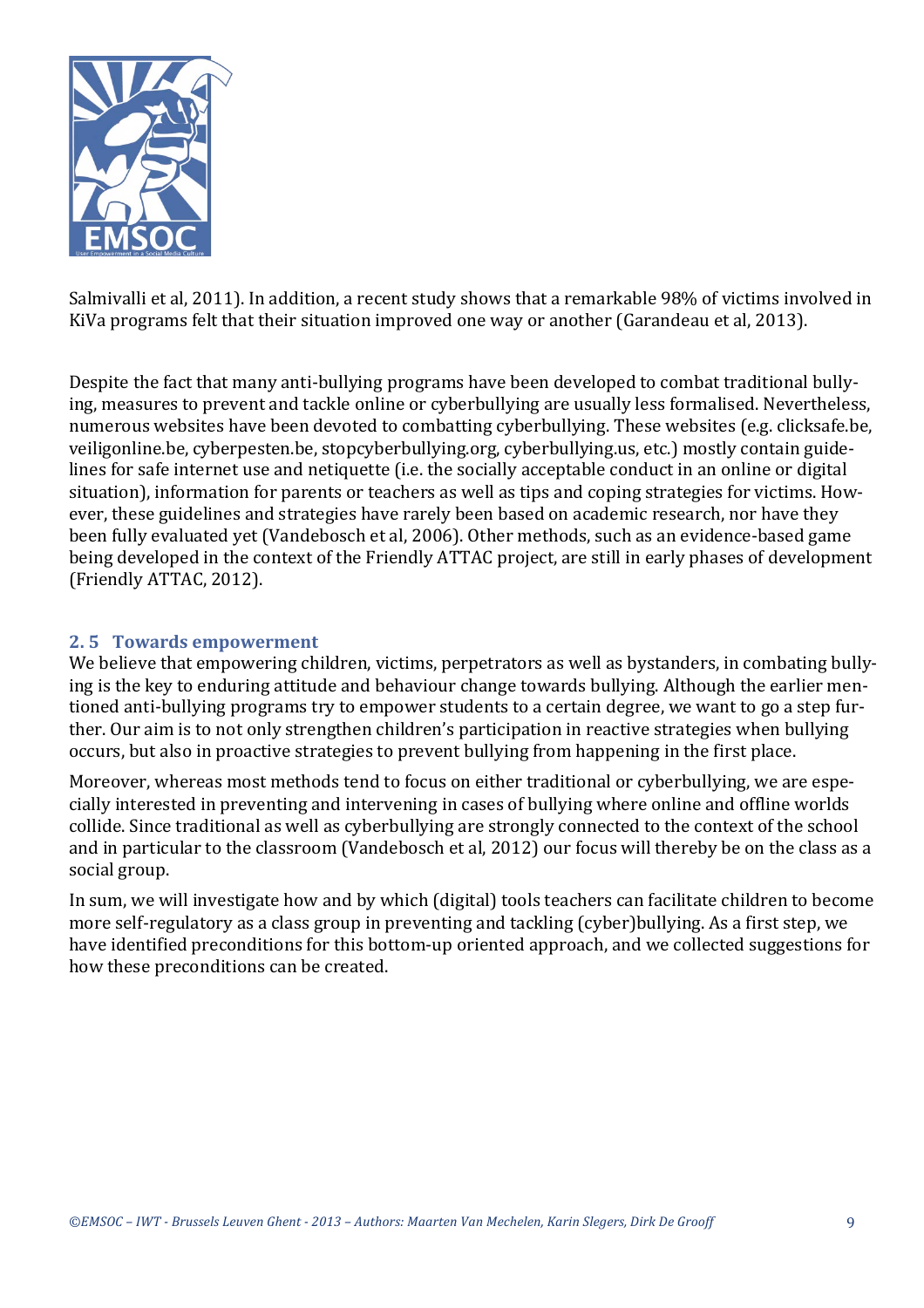

# **3. Method**

To gain further insight in existing strategies to tackle (cyber)bullying as well as to identify preconditions for more bottom-up and self-regulatory strategies, we invited experts as well as teachers for a series of mapping sessions. Mapping is a technique to visually outline ideas and the relations among them on a background such as a large piece of paper.

For this purpose, we used a hands-on tool for participatory cartography and conversation known as MAP-it (Dreessen et al, 2011). MAP-it was developed as a means to open up communication more effectively. It consists of a large mapping background and an open and extendible set of icons (see Annex 5) that allows participants to make their thoughts explicit in a visual way, in the form of a map. The visual character of mapping allows participants from different backgrounds to discuss topics on equal grounds. Moreover, the mapping's structure encourages to not only share positive experiences, but also leads to critique and debate (Dreessen et al, 2011).



Figure 1: MAP-it session with experts and teachers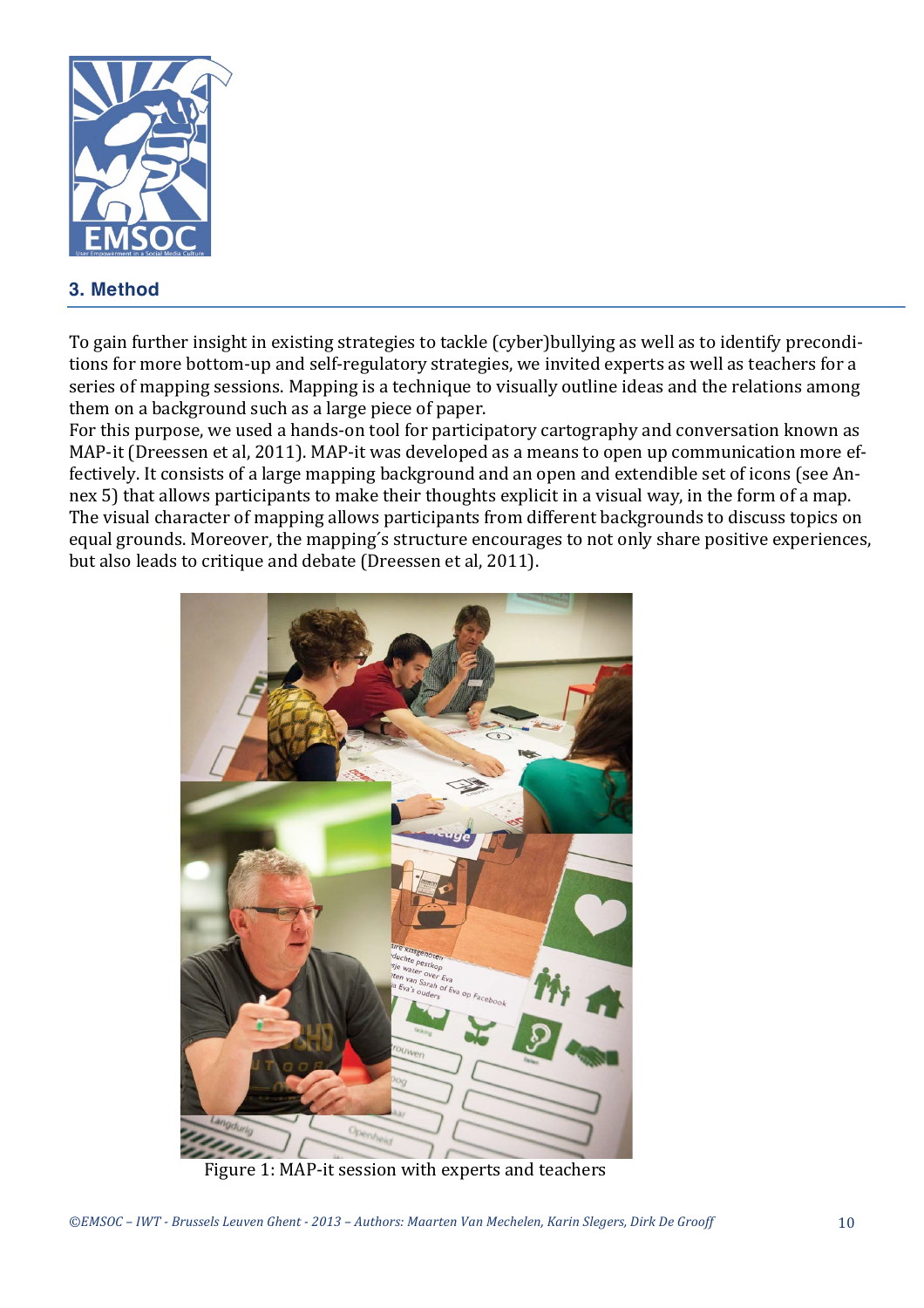

MAP-it fits perfectly within the broader Participatory Design approach used for this project. In Participatory Design, users and other stakeholders participate in the design process to ensure that the resulting designs fit the way people will actually use the product in their own lives (Schuler, 1993). What distinguishes participatory design from related approaches such as user-centered design is that the latter supposes only that the research and design work is done on behalf of the users: in participatory design, this work must be done with the users from beginning to end (Iivari, 2004; Spinuzzi, 2004).

#### **3.1 MAP-it session 1**

The goal of the first MAP-it session was to gain further insight in existing strategies to prevent and cope with (cyber)bullying in a class context. Two sessions were held. One with a group of seven experts in the field (e.g. employees of Childfocus, the national centre for missing and exploited children; Awel, a first aid telephone desk for children and youth; the National Commissariat for Children's Rights, the Flemish network 'Take Sides Against Bullying', etc.) and one with a group of five primary school teachers. For the first MAP-it session, we divided experts and teachers in two separate groups as it could be of value to compare their experiences with existing strategies to address (cyber)bullying. Each session lasted about three hours and started with an introductory presentation, in which we gave some background information on the project and explained the session's goal. One researcher facilitated both sessions.

As a starting point, we used a fictitious (cyber)bullying scenario in which multiple 9- to 10-year-olds of the same class were involved, either as victim, perpetrator or bystander (see Annex 2). Each group was invited to map how a teacher could address the bullying problem and prevent it form happening in the future. The researcher guided the group through several well-timed stages (i.e. mapping values, goals, actors, actions and tools), where each stage asked for a specific set of sticker icons. There were several types of icons (see Annex 5). Some were to inspire, others were to label, to structure, to link or to construct. However, participants could also draw or write directly on the background sheet to visualize ideas and thoughts.

During a pilot session we noticed that the first step, mapping values, was hard to begin with. To avoid such a cold start, we chose to sensitize participants and to trigger their reflection in advance (Sleeswijk Visser, 2005). Each participant received a specifically designed postcard a few days before the MAP-it session (see Annex 1). We asked the participants to write down three key values that should be central in a teacher's strategy to prevent and cope with (cyber)bullying and to bring the filled in postcard with them to the session. During the MAP-it session, each participant was given the opportunity to explain his or her core values with regard to combating (cyber)bullying. Only afterwards the participants mapped the values they agreed upon as a group. This way, the participants were eased into the mapping process.

When a group finished its map, we asked to "lock" the most important parts on their map by placing a sticker of a padlock next to it. The metaphor of locking was used as a means for convergence. Next, the participants were invited to rethink their map as critically as possible and to identify possible risks. We ended up with an open and lively discussion on the results.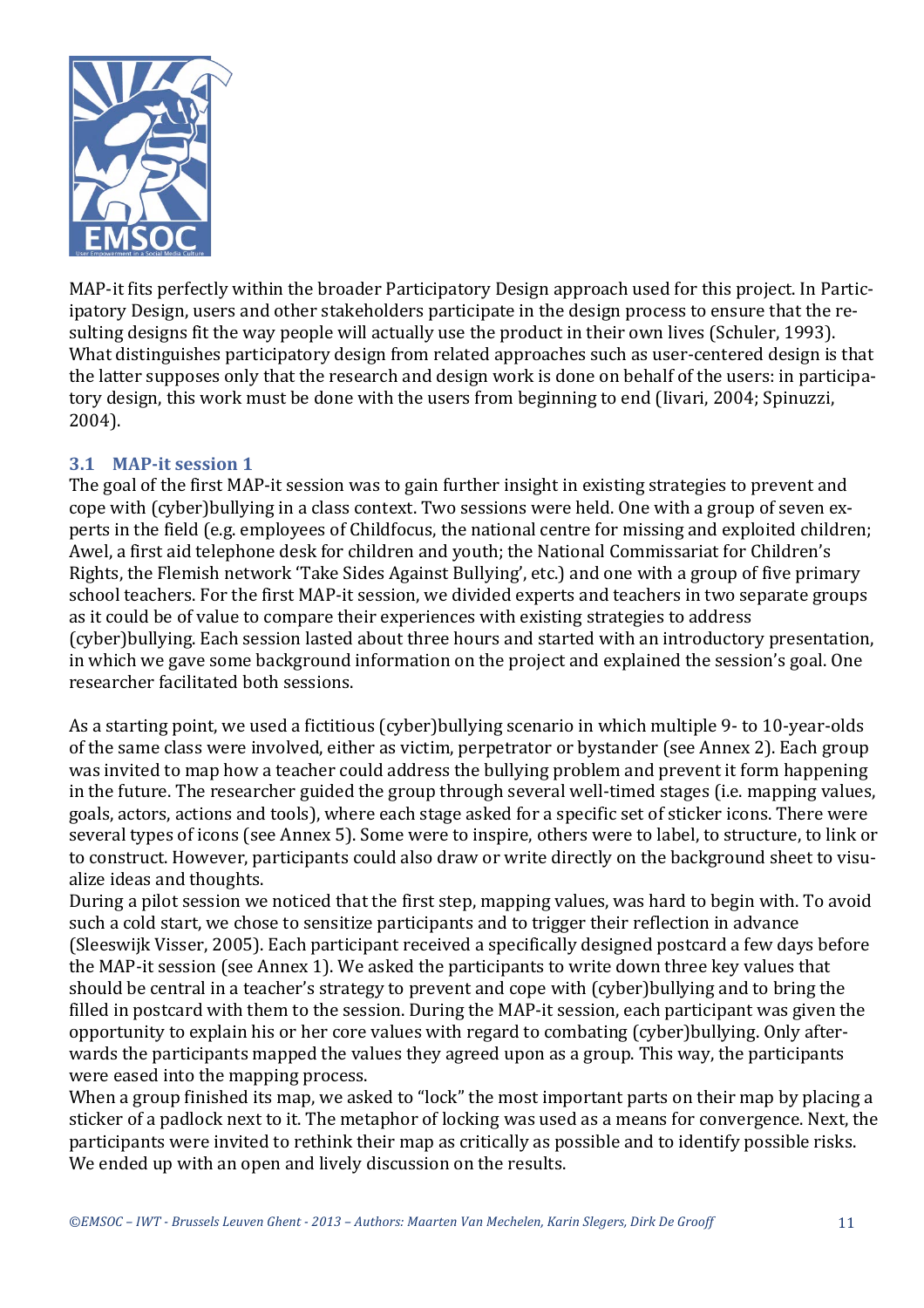

#### **3.2 MAP-it session 2**

The goal of the second MAP-it session was to identify preconditions for self-regulatory and bottom-up oriented approaches in preventing and tackling (cyber)bullying in a class context (see Annex 4). Two groups of five participants participated in the session, both including secondary school teachers as well as experts. Although we separated experts and teachers in the first MAP-it session focussing on existing strategies to combat (cyber)bullying, cross fertilization between experts and teachers may be useful when thinking of future and more self-regulatory strategies (see Figure 1). Each group was asked to map how teachers could facilitate children aged 9 to 10 to become more self-regulatory as a class group in preventing and coping with (cyber)bullying. The session took about three hours and was led by two researchers, one for each group.

To sensitize the participants beforehand, each participant was sent two structured word clouds visualizing the output of the previous sessions with experts and teachers (see Annex 3). Similar to the previous MAP-it sessions, a researcher guided the group through several well-timed stages and for each stage specific stickers sets were used (see Annex 5). Consecutively values, goals, actors, actions and tools were mapped. When a group finished its map, the most important parts were locked and a presenter was chosen to present the map (i.e. the background sheet on which they visualised their ideas and thoughts) to the other group. After the presentations, the participants of the other group were asked to highlight their favourite parts on the map with 'thumbs up' and 'heart' stickers, and to identify possible risks and dangers with 'warning triangles' and 'bomb' stickers. This way, the mapping's structure not only encouraged to share positive experiences, but also led to critique and debate. Finally, all participants and both researchers gathered around the table to discuss the results as well as the feedback.

#### **3.3 Analysis**

All MAP-it sessions were recorded on video. However, during a pilot session we noticed that putting a camera in front of the participants at one side of the table was too intrusive and the actual mapping process was not documented very well. Also, the audio quality was not as good as we had hoped for because some participants were seated too far away. Therefore, we attached cameras to the ceiling right above each table. This way the camera became rather invisible and its central position to each of the group's participants resulted in better audio quality. Before we started recording we asked each participant for his or her permission, but no objections were made.

Each session was fully transcribed for analysis. Next, the sessions were summarized while maintaining the same sequence of mapping categories (i.e. values, goals, actors, actions, tools, locks, opportunities and risks), resulting in a clear datasheet per session. After this first data reduction, there was still a lot of redundant information left within and across datasheets. For example, "empathy" was often mapped as a value, to be translated into a goal and/or action statement afterwards such as "enhancing" children's empathy". To filter out this redundancy, all four data sheets were put together and the sequence of mapping categories was left behind. To structure and further reduce the data, we sorted the data based on their natural relationships (i.e. affinity diagram mapping), resulting in a set of preconditions. Some of these preconditions are not exclusively linked to a bottom-up oriented approach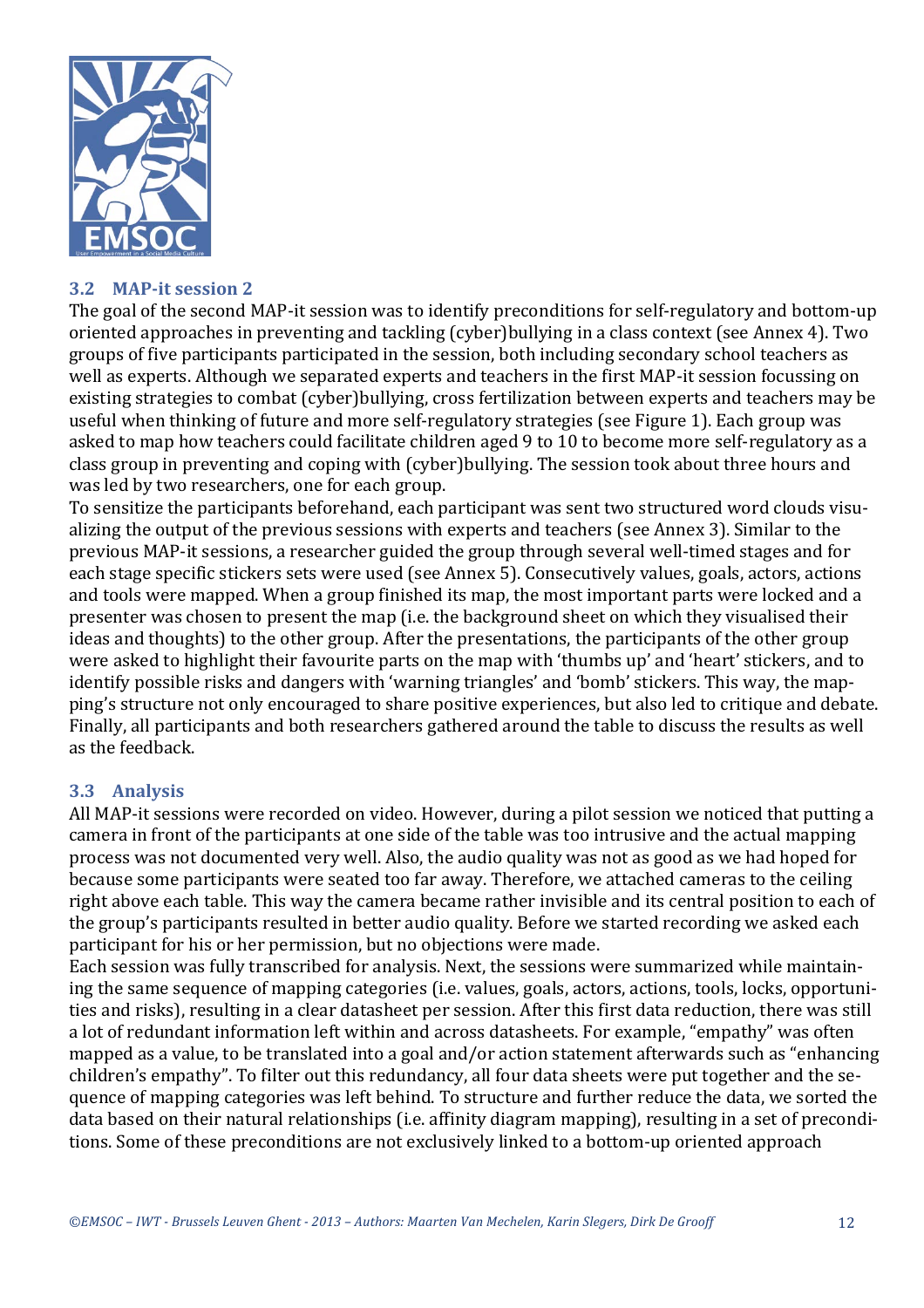

towards (cyber)bullying. Therefore, the results presented in the next section will be a blend of preconditions already met in some existing anti-bullying programs, but still relevant for our intended approach, as well as new and more specific preconditions.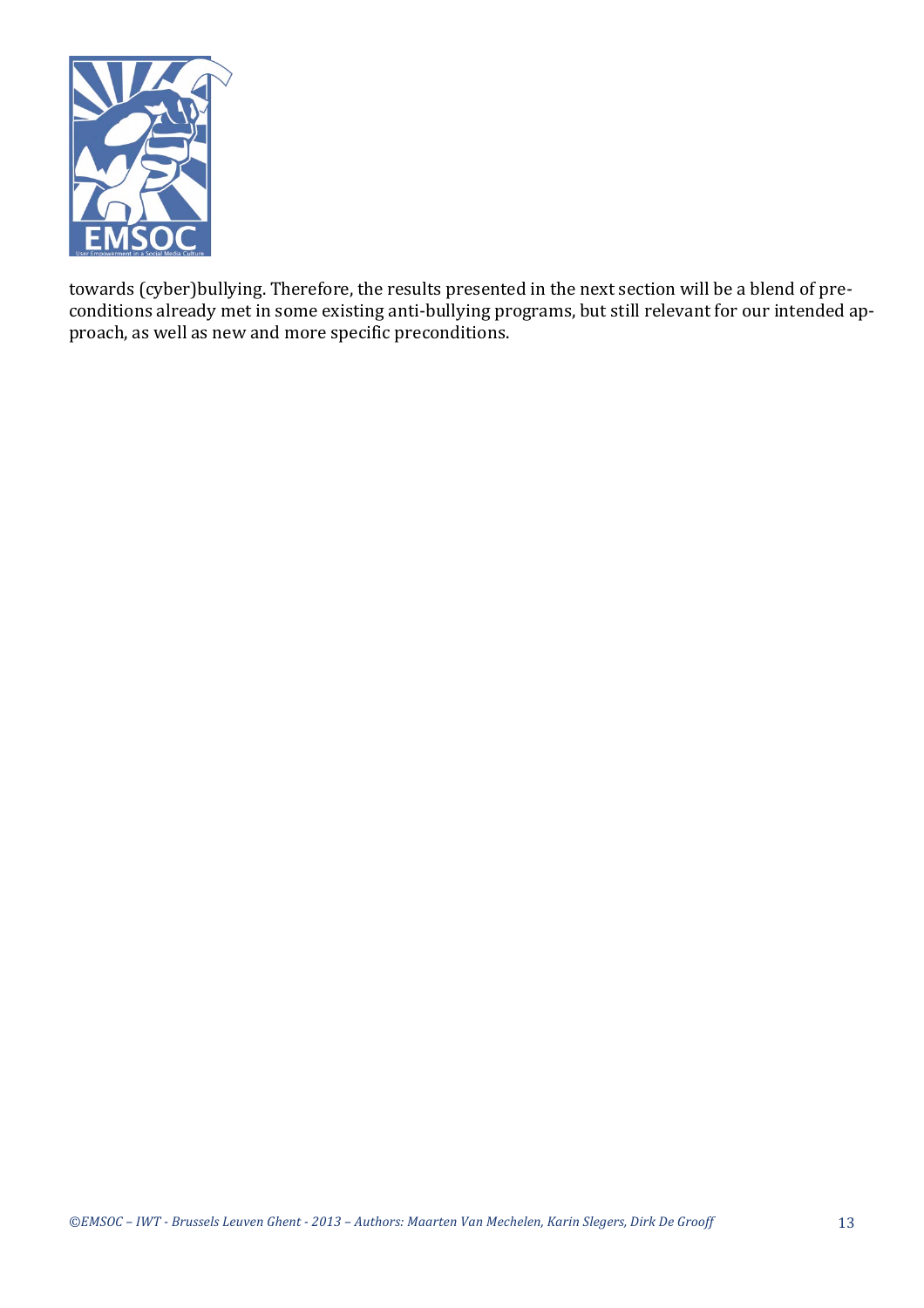

# **4. Results and discussion**

The preconditions of the MAP-it sessions presented below are grouped in six subsections: empowerment of the school team, individual intervention, intervention at the group level, basic prevention, social media literacy and involvement parents. Some of these subsections are devoted to particular actors that have an important role in our bottom-up oriented approach towards (cyber)bullying (i.e. the school or school team, the class as a social group and the parents). Since we aim at a central, facilitating role for the teacher in making children more self-regulatory in combatting off- and online bullying, the teacher's role will be focused upon in each of the six subsections.

#### **4.1 School team empowerment**

Although our focus was initially on the class as a social group, it became clear that a bottom-up oriented strategy to prevent and cope with (cyber)bullying should be integrated in a well considered and multi-layered 'whole school approach' targeting individual, class and school levels. For an individual teacher it will be hard, not to say impossible, to implement such a strategy in his or her class without the full support of the school team (i.e. staff, other teachers, ICT coordinator, care coordinator, etc.). For a more bottom-up oriented approach towards (cyber)bullying to succeed, a shift in the whole school culture and policy may thus be needed. As a consequence, facilitating children to become more self-regulatory should become the school's general philosophy, reaching far beyond the actual problem of (cyber)bullying. This implicates that, for a bottom-up oriented approach towards (cyber)bullying to succeed, we should extend the goals of our intended toolkit for teachers and should look for ways as to how to integrate the toolkit in a whole-school policy. Although this goes beyond the scope of the current project, this might be an interesting topic for further research. Specifically with regard to (cyber)bullying, the school policy should include well considered guidelines regarding detection, intervention, aftercare as well as prevention. Also to be included are a global vision of how to communicate and involve parents, rules regarding mobile phone and IT use within the school, guidelines of how to integrate class projects within the school's general approach, a platform for sharing best practices between teachers and with other schools, and general ideas about how to create and maintain a positive school culture. Importantly, such a policy should not remain a collection of ideas and guidelines on paper, but has to be implemented and become daily practice. For this purpose, schools could use a broad-spectrum toolkit for long-term use in which the above-mentioned aspects are interwoven and translated into a set of easy to use and flexible tools. The problem with most prevention and intervention toolkits used nowadays is their lack of integration in the school's general policy, their (intended) short-term use only and their often top-down and school-like character. Vlindernet and Toeka were often referred to in this context. Also, since most of these tools have never been tested, their effectiveness may be questionable.

Another precondition on the school level is the need for more time and resources. More specifically, there is an urge for practical knowledge on the topic and this is where experts could play an important role. Since they are equipped with state-of-the-art knowledge, they can summarize new and relevant research into easy to digest information made centrally available. This way, they can raise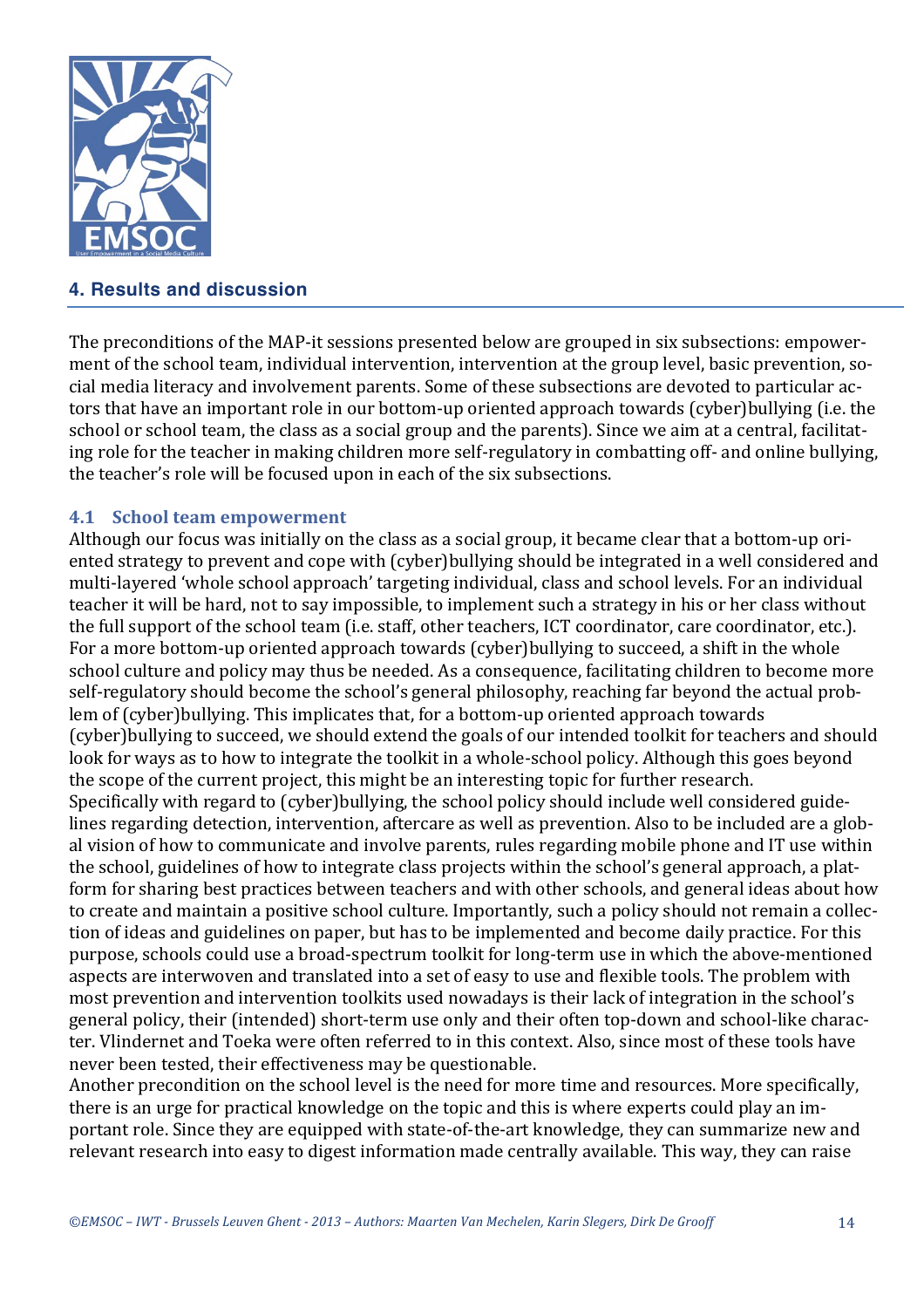

and maintain awareness and empower the school team. Finally, school staffs need to realize that individual teachers still have an unmistakable role to play since they can make or break a whole school approach. A lot depends on the teachers' motivation and skills (e.g. social skills, knowledge of group processes, ICT skills, etc.). Therefore, not only the school team as a whole, but also teachers should be empowered and provided with the necessary means and support.

#### **4.2 Individual Intervention**

Some scepticism was voiced regarding a bottom-up oriented strategy to tackle acute (cyber)bullying problems in the classroom. An acute problem cannot and should not be used as a starting point to make children more self-regulatory as a group regarding (cyber)bullying. Thus, an important precondition is that the problem needs to be resolved first and all children need to feel safe in the group before one can implement or experiment with a more bottom-up oriented approach. Some interesting points were also made about how teachers can overcome a bullying situation in their class. These considerations may as well be important for our intended strategy.

First of all, it was noted that it is often hard to get a clear image of what is going on beneath the surface of a class group. Not to mention the unknown territory of children's online behaviour to most teachers. Therefore, building trust with children is of uttermost importance to being able to detect problems sooner. Examples of how to build trust are group discussions, listening in a nonjudgemental fashion, highlighting opportunities that come with social media and not only focussing on risks, etcetera. 

When confronted with an acute bullying problem, offline and/or online, one must realize that there is no such thing as a one-size-fits-all approach. Each bullying situation should be dealt with without preconceptions, and a personalized and customized approach is recommended. A teacher and/or care coordinator should first talk individually with the children involved, (possible) perpetrators and the victim, in a non-judgemental fashion. The terms 'safe conversation' and 'broad observation' were often used to describe this phase. Emphasis should be on the effects of bullying on the victim's feelings and emotions rather than on the ins and outs of what occurred. Instead of being punished, perpetrators should be involved in looking at how their actions have affected the victim. They should come to acknowledge the severity of the situation and the consequences of their actions. This is in line with the No Blame approach (Robinson & Maines, 2008) mentioned earlier.

Next, based on the individual interviews, a plan of action should be formulated and communicated to all parties involved, including the parents of the children involved in the bullying behaviour. This plan of action, in which 'empathy', 'dialogue' and 'positive reinforcement' are to be key values, includes restorative practices to reconnect victim and perpetrator(s) as well as to reconnect the children involved with themselves. Some victims or perpetrators may need external help (e.g. from a psychologist) to accomplish this goal. Since bullying is far and foremost a group process, one must decide if it is appropriate to involve the whole class group at this point.

Another issue that was raised several times is that teachers and/or care coordinators should not impose a solution. On the contrary, perpetrators should be invited to say what they are prepared to do to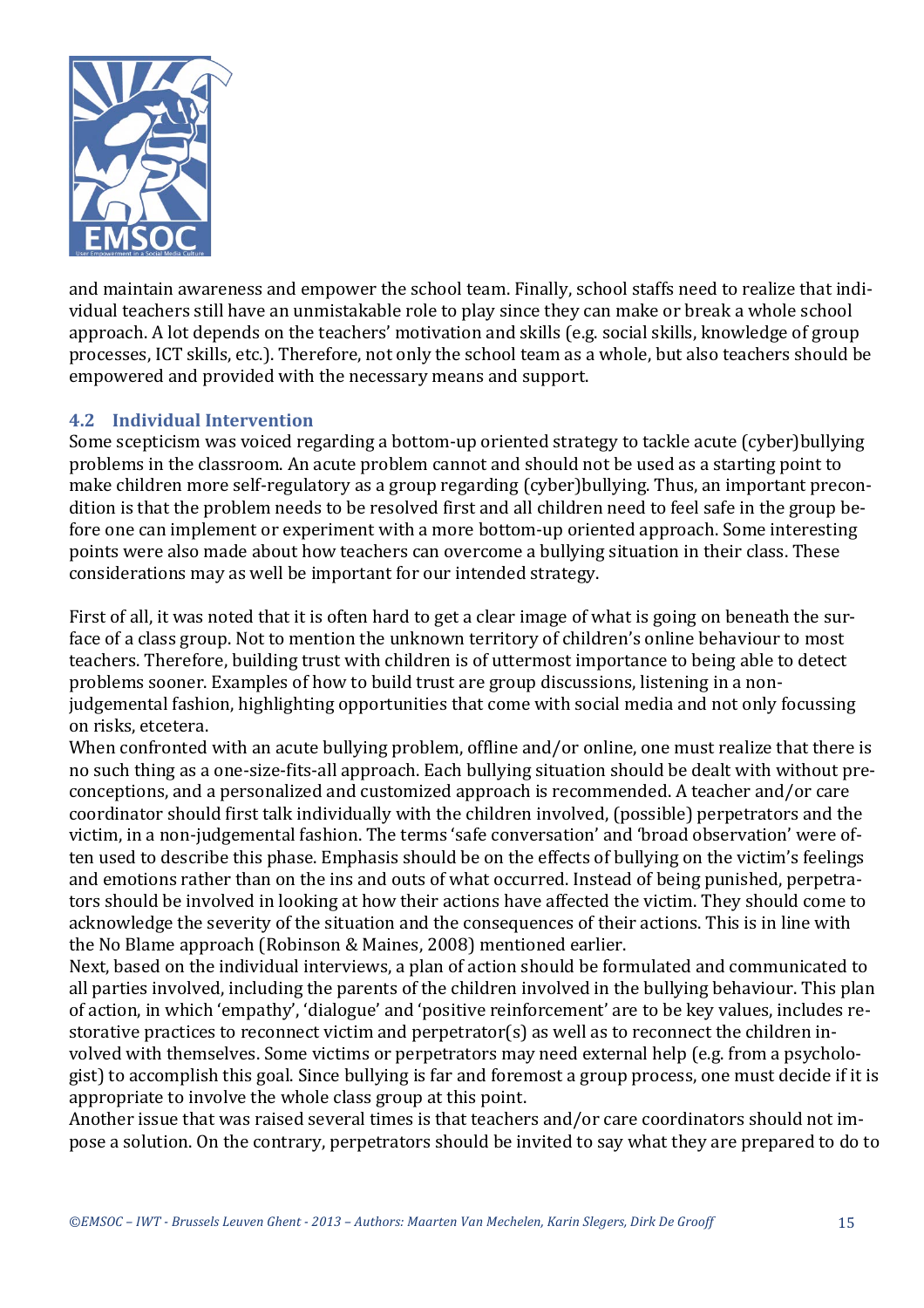

help. Eventually, when the victim feels ready and a solution may be on its way, victim and perpetrator(s) are to be confronted and a negotiated solution is attempted. However, some realism is needed because some bullying problems, especially those with a long history, can be very hard to solve. If a solution is reached after all, considerable attention will be needed for aftercare and follow up sessions. 

There was some disagreement among participants about how far one might take the no blame philosophy. The group of teachers was more inclined to sanctioning perpetrators after all, whereas the group of experts was less keen on the idea since responsibility for bullying behaviour is often diffuse and sanctioning bullies may make things worse in the end. It was also noted that involvement of the police may be inevitable in extreme cases of bullying in which, for example, the victim was physically injured or personal belongings were stolen. Therefore, methods as No Blame (Robinson & Maines, 2008) and Shared Concern (Pikas, 2002) are only considered appropriate in cases in which the bullying behaviour is non-criminal (e.g. does not involve violence). In this context, some questions were also raised about when and how a victim's legal position should be restored if damaged, such as taking incriminating pictures offline.

# **4.3** Intervention at the group level

As mentioned before, bullying is a group process in which bystanders have an effect on the maintenance of bullying and on the adjustment of the victims (Cohen et al, 2006; Huisting & Veenstra, 2012; Kyriakides & Creemers, 2012). It was emphasized regularly by the participants that, except for some rare cases, bystanders are indeed key figures in solving bullying problems. Once the teacher or care coordinator has had individual talks with (possible) perpetrators and the victim, the class group (i.e. the bystanders) should eventually be included to tackle the problem at the group level and to bring about more profound and enduring change. Again, a customized approach is recommended and 'empathy', 'dialogue' and 'positive reinforcement' are posited once more as core values.

Intervention at the group level aims at creating a safe group by reorienting the group dynamics of the class in a positive way. The teacher first needs to clarify that the current situation can no longer be tolerated and has to change. Through of a series of class discussions, teachers should raise awareness of the consequences of (cyber)bullying for the victim and of the role the group plays in maintaining bullying. Bystanders should come to realize that they can make a difference by defending the victim. This is in line with the anti-bullying program KiVa, which is predicated on the idea that a positive change in the behaviours of classmates can reduce the rewards gained by bullies and consequently their motivation to bully in the first place (Kärnä et al. 2011; Salmivalli et al. 2011). As the class discussions proceed, children are encouraged to think about what contributions they can make to help the victim(s) and to formulate ideas as to how the problem can be finally resolved. Eventually, engagements are made and a set of class rules is agreed upon. Follow-up sessions should be held to monitor and maintain the changes made in the group dynamics and the atmosphere of the class. Also, throughout the intervention at the group level, parents should be kept up to date at all times. Since there are always less talkative children in a group, an (anonymous) questionnaire can be used as a starting point for a class discussion. Class Thermometer was specifically developed for that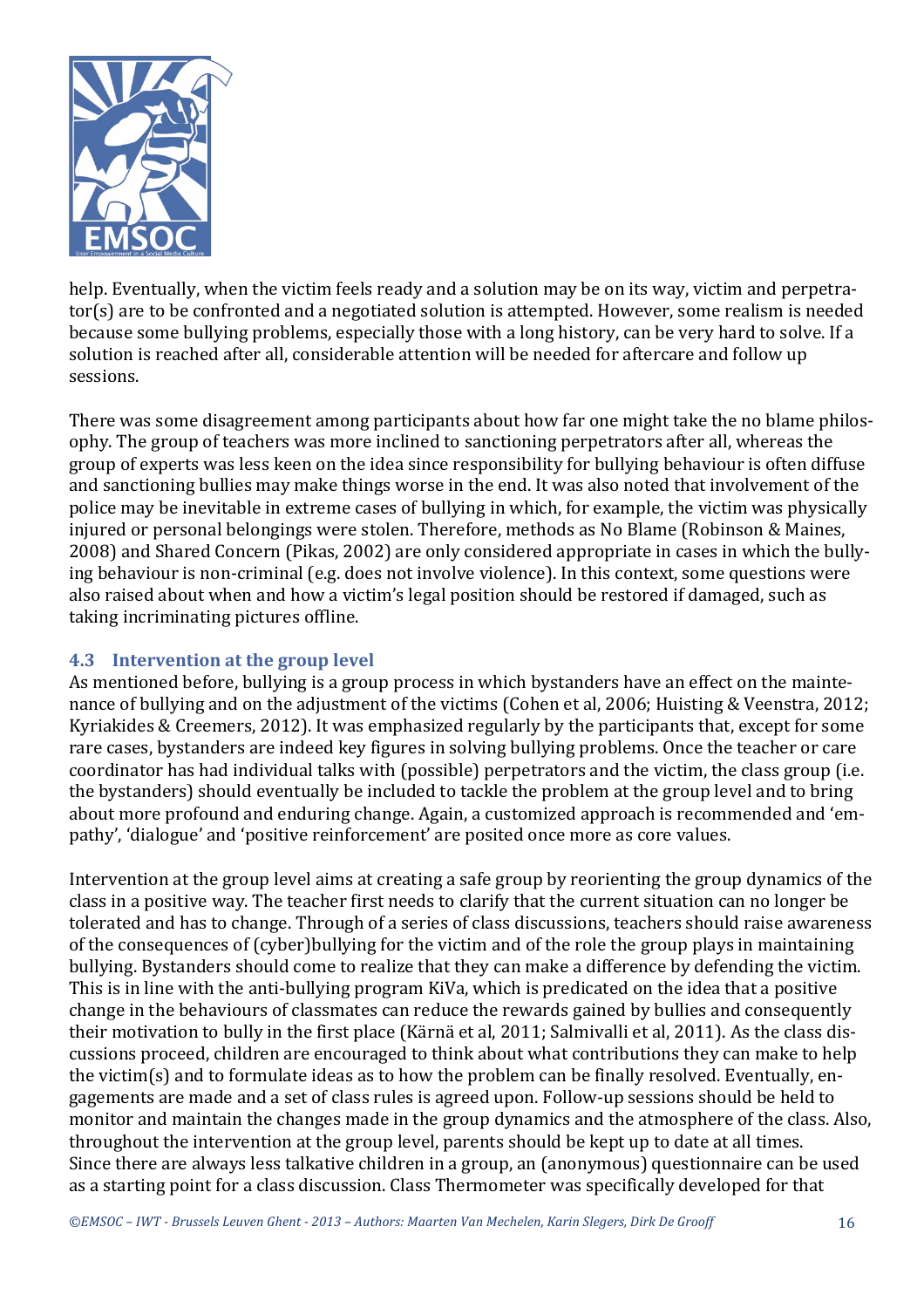

purpose by one of the MAP-it session's participants. Through a short questionnaire, students are asked how they feel in the classroom, how they perceive the class group (positively as well as negatively) and what agreements they believe should be made to improve the class atmosphere. Such a questionnaire can be an interesting tool in earlier phases as well by providing more accurate information on what is going on beneath the surface of the group (e.g. in cyberspace).

#### **4.4 Basic prevention**

Each MAP-it session it was emphasized that it is important not only to reduce bullying once it has taken hold, but also to prevent it in the first place. Making children more self-regulatory regarding (cyber)bullying was first of all considered a prevention strategy. If a bottom-up oriented strategy is to be implemented, a safe group with no acute bullying problems should thus be the starting point.

The prevention pyramid, a framework for structuring prevention in school, was often referred to for this purpose (Deklerck & Overveld, 2011). According to this model, prevention can and should be structured on different levels ranging from the broad societal context to prevention measures targeted at very specific problems. What happens at the first level, the broad societal context, is hard to grasp for schools. However, this extracurricular context has an enormous impact on the child's attitudes and behaviour. Although the school might not be able to interfere on this level, knowing what extracurricular activities a child is involved in, may be useful for a better understanding of the child's behaviour and his or her opinions regarding (cyber)bullying.

The next level of the prevention pyramid, the social climate, is about creating a positive atmosphere in the school. Emphasis should not always be put on the negative side of things, such as the dangers of cyberspace. Besides the potential risks, cyberspace can be a great information source, whereas social media may offer interesting opportunities to practice social skills. In sum, prevention at this level is all about strengthening the wellbeing and involvement of children in a rather informal way.

This indirect approach contributes to the quality of the other levels in the prevention pyramid. Different suggestions were made as to positively influence the class and school atmosphere. For example, instead of organizing 'the week against bullying' each year, schools could organize 'the friendship week'. Also, the whole school could join at the playground at the end of the week to close the week together in a fun and relaxed way.

Other ideas postulated had to do with combating boredom. According to some participants, many children do not know how to play with each other nowadays, and since play can be a very efficient way to practice social skills, children have to learn again how to play and how to deal with conflicts in a playful manner. For this purpose, schools may need more toys, the playground may have to be redesigned and more supervision may be needed during recreation time.

The next level in the prevention pyramid concerns general prevention measures aiming at making children stronger and increasing their resilience. From on early age onwards, children should be trained in social skills, their emotional literacy should be developed and feelings of empathy towards others trained. Developing these skills should be regarded as an essential precondition for making children more self-regulatory in preventing and tackling (cyber)bullying.

Several methods or tools were mentioned for this purpose. 'The Talent Indicator' aims at making each child's talents more visible in the classroom and facilitates informal peer learning since children come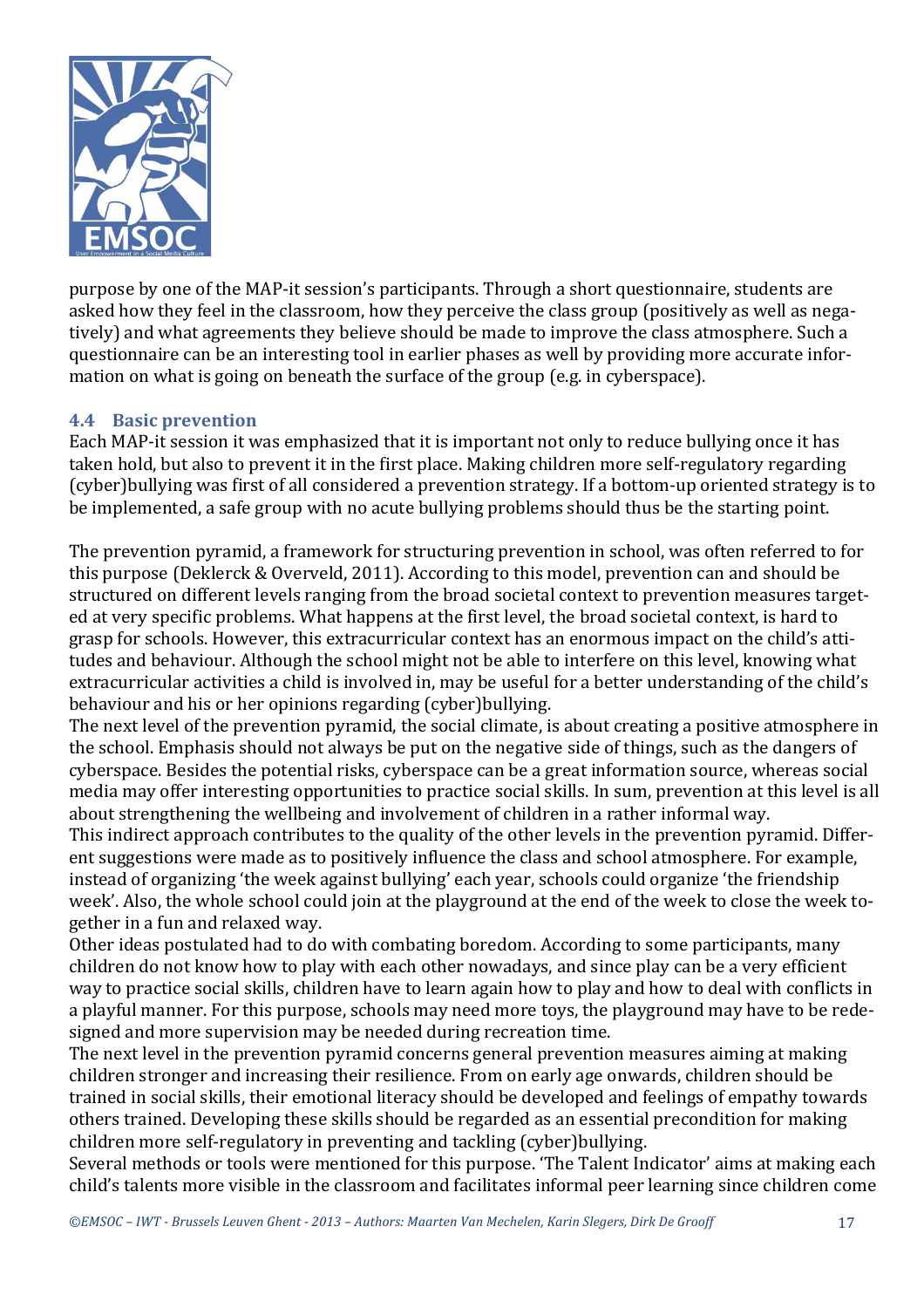

to know from whom they can learn what. 'Anonymous Pamper Friends' is a tool to strengthen positive relations and social cohesion. Each child of the group has to pamper another child anonymously that was assigned to him or her at randomly. As not to reveal one's targeted class member, a successful strategy is to pamper other children as well, resulting in stronger interpersonal relationships and a positive class atmosphere. Another way to enhance social cohesion and empathy is involving children in a social project outside the school, such as helping disadvantaged or socially vulnerable people. The fourth level is about specific prevention measures, targeting well-defined problems such as bullying and online risks. Although it was mentioned before that emphasis should not always be put on the negative side of things, possible risks are at the centre of attention at this level of prevention. Children may be invited to reflect on the effects of (cyber)bullying in a series of class or group discussions to raise awareness. Also, some children, preferably popular ones, might take a leading role in sensitizing other children about the risks of bullying and the importance of supporting the victim as well as rejecting the perpetrators' behaviour. This idea was coined 'peer sensitizing' and should be differentiated from 'peer mediation' as it is not regarded an intervention strategy but rather a prevention strategy.

The top level of the prevention pyramid, problem solving, aims at remediating acute problems. Corresponding strategies for intervention at the individual and group level have already been discussed in the previous sections. We should note, however, that when enough energy is put in prevention, less intervention will be needed according to the participants. It was also emphasized that making children more resilient and emotionally literate is a key ingredient for a more bottom-up oriented approach towards (cyber)bullying.

Apart from the different levels of the prevention pyramid, some other issues were raised with regard to prevention. It was noted several times that teachers could benefit from tools to map group dynamics and to monitor how everyone feels in the group. This way, it will be much easier to detect tensions within the group and to prevent them from growing into acute (bullying) problems. A social questionnaire may have to be designed for that purpose. Also mentioned was the importance of building trust in two directions (i.e. symmetrical trust). Not only should the teacher trust his or her students, if the teacher wants to be informed about what is going on beneath the surface, offline as well as online, students need to trust their teacher as well. A side note regarding trust was that every child, being a victim, perpetrator or bystander, needs one or more people they trust unconditionally, and that for some children these might not be their parents. Finally, some participants touched upon the problem of children changing schools within the course of a school year. This happens quite a lot in Belgian cities, and most likely in cities worldwide, and it makes it much harder for teachers to build trust and to create a strong class group.

#### **4.5 Social media literacy**

Children should be taught how to use social media and the internet wisely. This includes the ability to manage privacy settings, to remove content and knowing what to do when something goes wrong online. This was referred to as empowerment on a practical level. Also, children should come to understand the public character of social media and the internet, and have a critical approach towards the possible consequences of sharing personal information online. It was emphasized that schools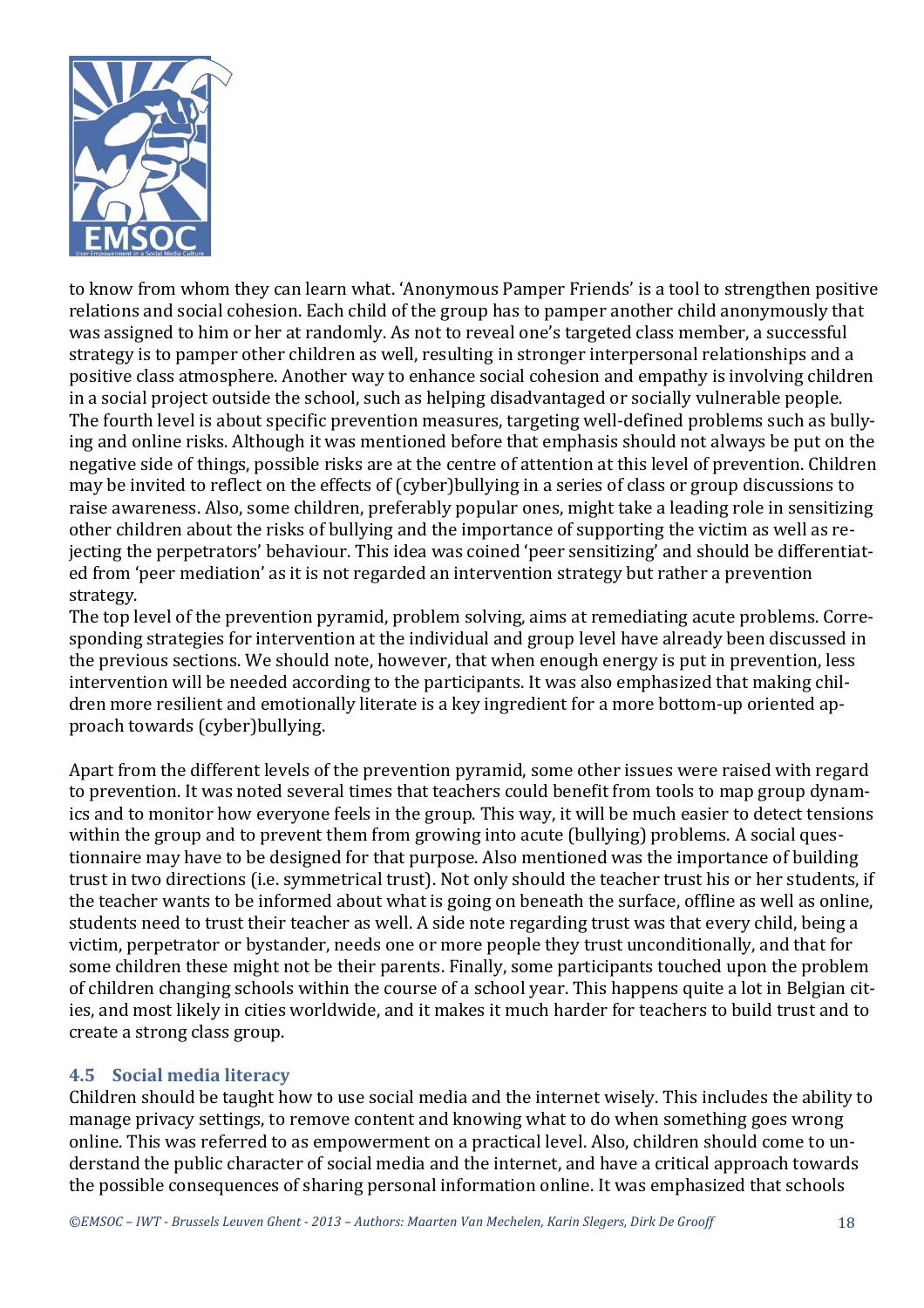

should continuously update their curriculum to keep up with accelerating technological developments and, to succeed in making children media literate, not only the ICT coordinator but also the teachers should be digitally literate.

Enhancing children's digital competencies and critical attitude towards social media, is believed to be an important precondition in a bottom-up oriented approach towards cyberbullying and since offand online bullying are often intertwined, to bullying in general. Making children media literate should therefore be included in general as well as in more specific intervention measures when it comes to cyberbullying or other online risks.

Importantly, emphasis should not only be put on the risks and dangers of social media and the internet. Prejudices towards ICT in general should be avoided, and a more nuanced picture should be presented to the children to keep them involved and, eventually, to sort positive effects. One suggestion was to develop an online platform for schools in which children could experiment safely under supervision of the school team. Another idea was to integrate positive, online moments in the curriculum. Highlighting the positive side of social media and the internet may be an effective way to build trust and to gain more contextual knowledge about how children behave online. Another suggestion was that high-status children with more than average IT skills could take a leading role in raising awareness about 'netiquette' and in explaining how social media and the internet can be used safely. The term 'peers sensitizing' was used again here. It was noted, however, that one should not overestimate children's digital skills. Although today's children are often called 'digital natives' grown up with the internet and digital media (Prensky, 2001), that does not necessarily imply that they are, for example, capable of managing their Facebook privacy settings adequately.

Finally, websites with tips and tricks for children, such as Clicksafe.be, were considered useful tools as well. Not only for teachers to use in their lessons, but also for children as a first aid by which they can become more self-regulatory in coping with cyberbullying.

#### **4.6** Involvement of parents

Communication with parents throughout the trajectory should not be overlooked. Parents should be informed about the school's policy regarding (cyber)bullying, especially when the school team is about to implement a new approach. Also, when an acute case of (cyber)bullying pops up in their children's class, parents of the victim and the perpetrator(s) should be informed in a neutral way about what happened and what is about to happen (i.e. the plan of action). However, it was objected that informing parents might damage trust between the teacher and the children involved in the bullying behaviour and, as mentioned earlier, establishing a relation of trust is of uttermost value for a bottom-up oriented approach towards (cyber)bullying to succeed. Thus, for teachers, building trust with children as well as keeping parents informed about what is going on in the class might be a delicate balancing act. No further ideas were postulated as to how to do that effectively.

Another issue raised was that it is far from easy to involve all parents. Often the same group of committed parents comes together at meetings. A suggestion made was that the other, seemingly less committed parents might as well be reached through other networks in which they operate (e.g. work environment, cultural activities, their children's youth clubs, etc.).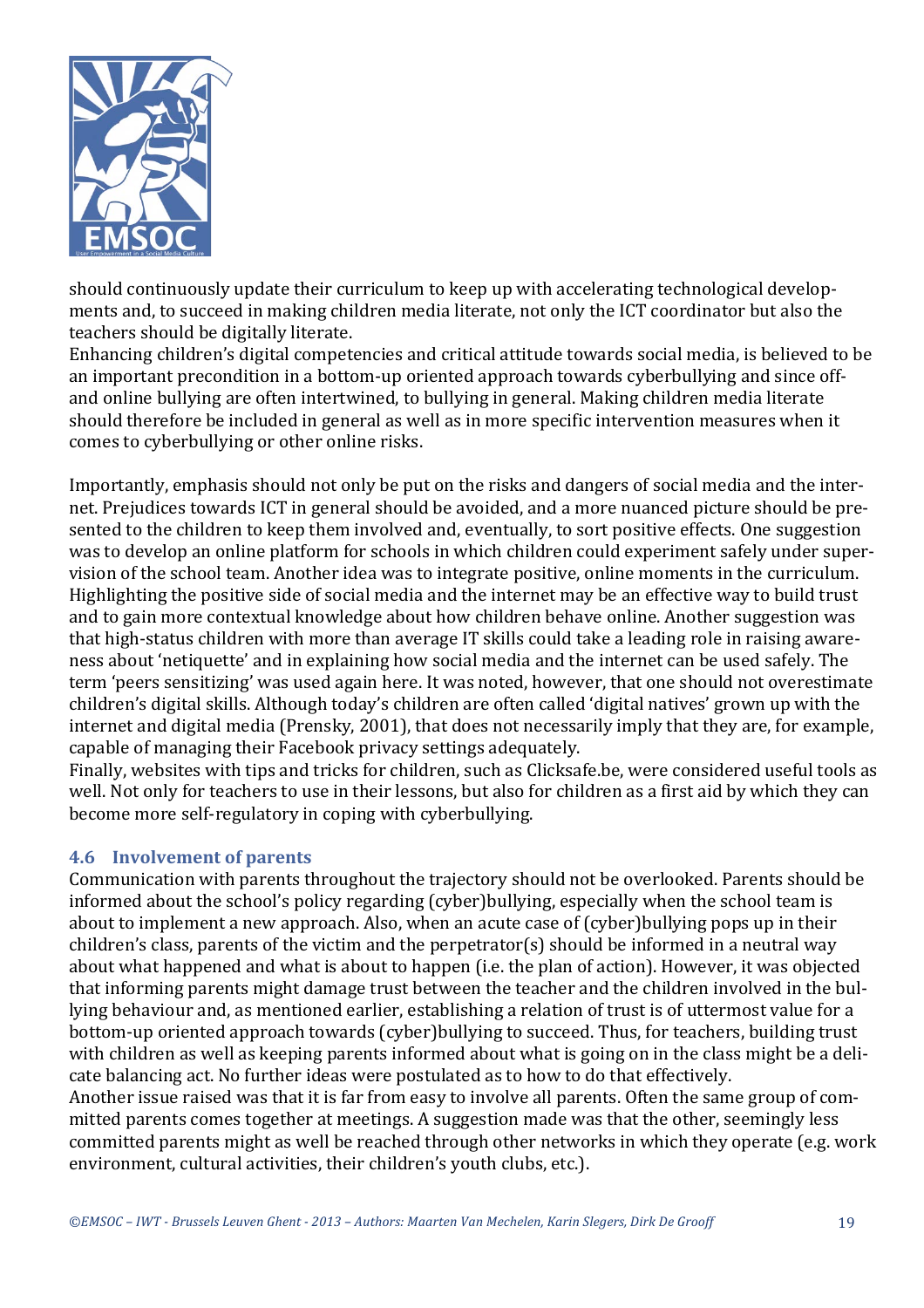

Finally, parents should also be informed and sensitized on a more substantive level about (cyber)bullying and its consequences. Some parents have a tendency to approve or deny the bullying behaviour of their children, which obviously makes things worse. In sum, parents need to be empowered as well.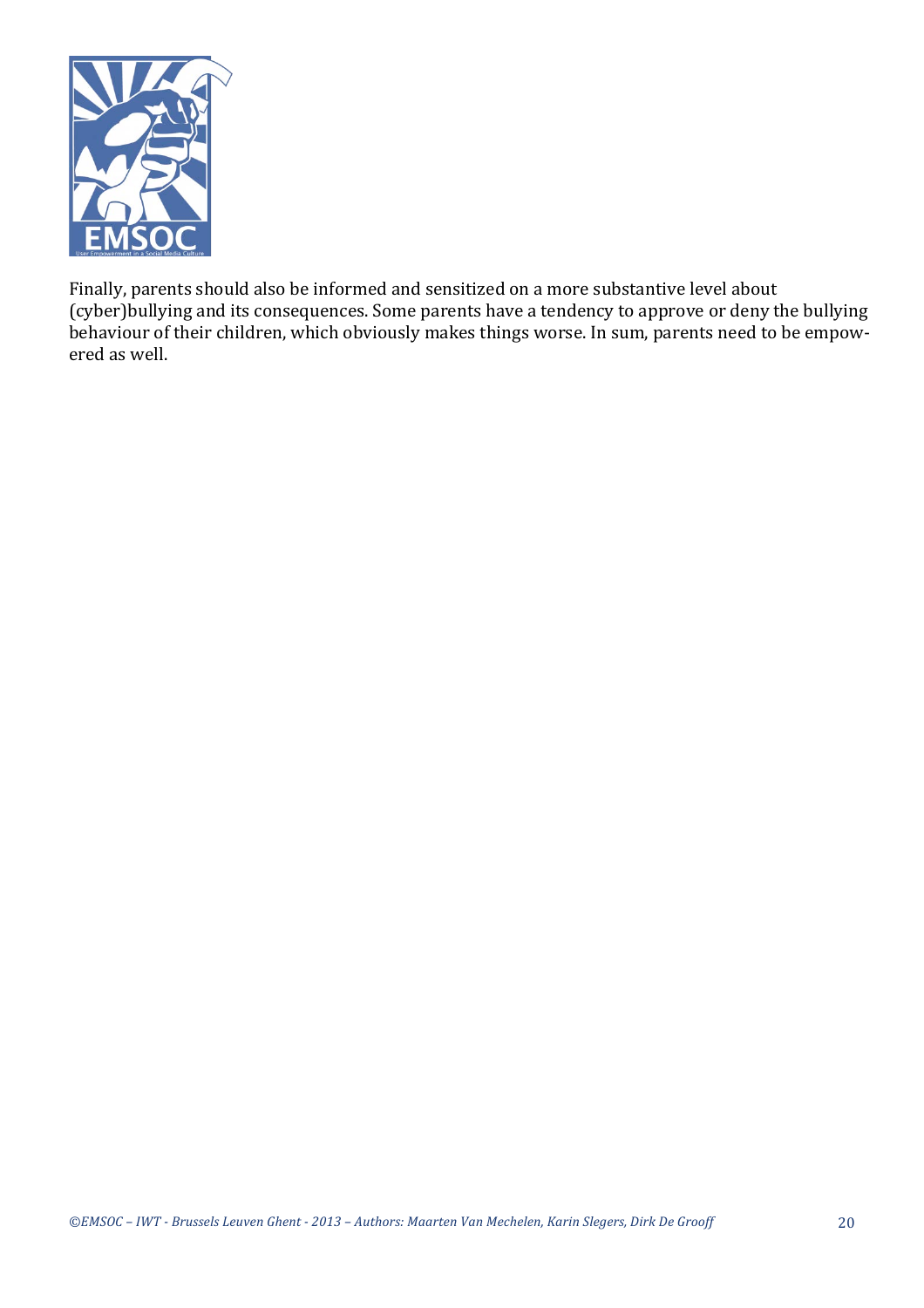

# **5. Future work**

Although some anti-bullying programs try to empower students to a certain degree, we want to go a step further. Our goal is to provide teachers with a toolkit to facilitate children to become more selfregulatory as a group in preventing and tackling (cyber)bullying. In a series of MAP-it sessions (Dreessen et al, 2011), together with teachers and experts we have first identified preconditions and suggestions on how to address these preconditions successfully. The results presented above should be looked at as a metaphorical roadmap, indicating roads, dangers and opportunities to the traveller, not as a mere route prescribing a fixed solution. However, these preconditions were based on the opinions of adults only. Since children are important stakeholders as well in the design process of the toolkit, we will therefore actively involve them in the next phase of our research. This is in line with the earlier mentioned Participatory Design approach at the core of this research project. The central question will be "What do children need to become more self-regulatory in preventing and tackling (cyber)bullying?".

The extent to which children can participate in the design process depends largely on the age of the child participants. Focusing on the characteristics of 9- to 10-year olds, Piaget (1971) considers them to be 'concrete thinkers' as their abstract thinking skills are only beginning to develop. Not only do they have a more difficult time verbalizing their thoughts concerning abstract concepts, much of what they say needs to be interpreted within the context of concrete experiences.

On top of that, children's creativity begins to decline around the age of six and slumps further in the fourth grade. This is a phenomenon known as the 'fourth-grade slump in creativity' (Claxton et al, 2005). The addition of peer pressure in the fourth grade results in a great need to conform, which may discourage 9- to 10-year-olds to display creative abilities (Claxton et al, 2005). In contrast, Druin (1999) has experienced 7- to 10-year-olds as the most effective design partners. They are verbal and self-reflective enough to discuss what they are thinking and they understand the abstract idea that their designs will be turned into technology in the future.

Although contemporary research recognizes that all children develop differently and individuals may differ substantially from this typical picture (Schneider, 1996), Participatory Design with children may obviously be much more complex than with adults. To involve 9- to 10-year-olds in a meaningful way in the design process of the toolkit, we will need appropriate methods.

Different methods for designing products and technology for children have emerged over the last decade, many of which encourage children to participate in the design process (e.g. Bekker et al, 2003; Dindler et al, 2005; Druin, 1999; Guha et al, 2004; Iversen et al, 2003; Kelly et al, 2006; Scaife & Rogers, 1998; Vaajakallio et al, 2009; Walsh et al, 2010; Wyeth & Diercke, 2006). These Participatory Design methods are based on a belief that children have their own special experiences and viewpoints that support the design process in a complementary way to adults' expertise. Many of these methods involve children in dyads or groups, rather than individually, e.g. 'Bags of Stuff' in which 2-3 children and 2-3 adults work together as an intergenerational design team (Knudtzon, 2003). This way, child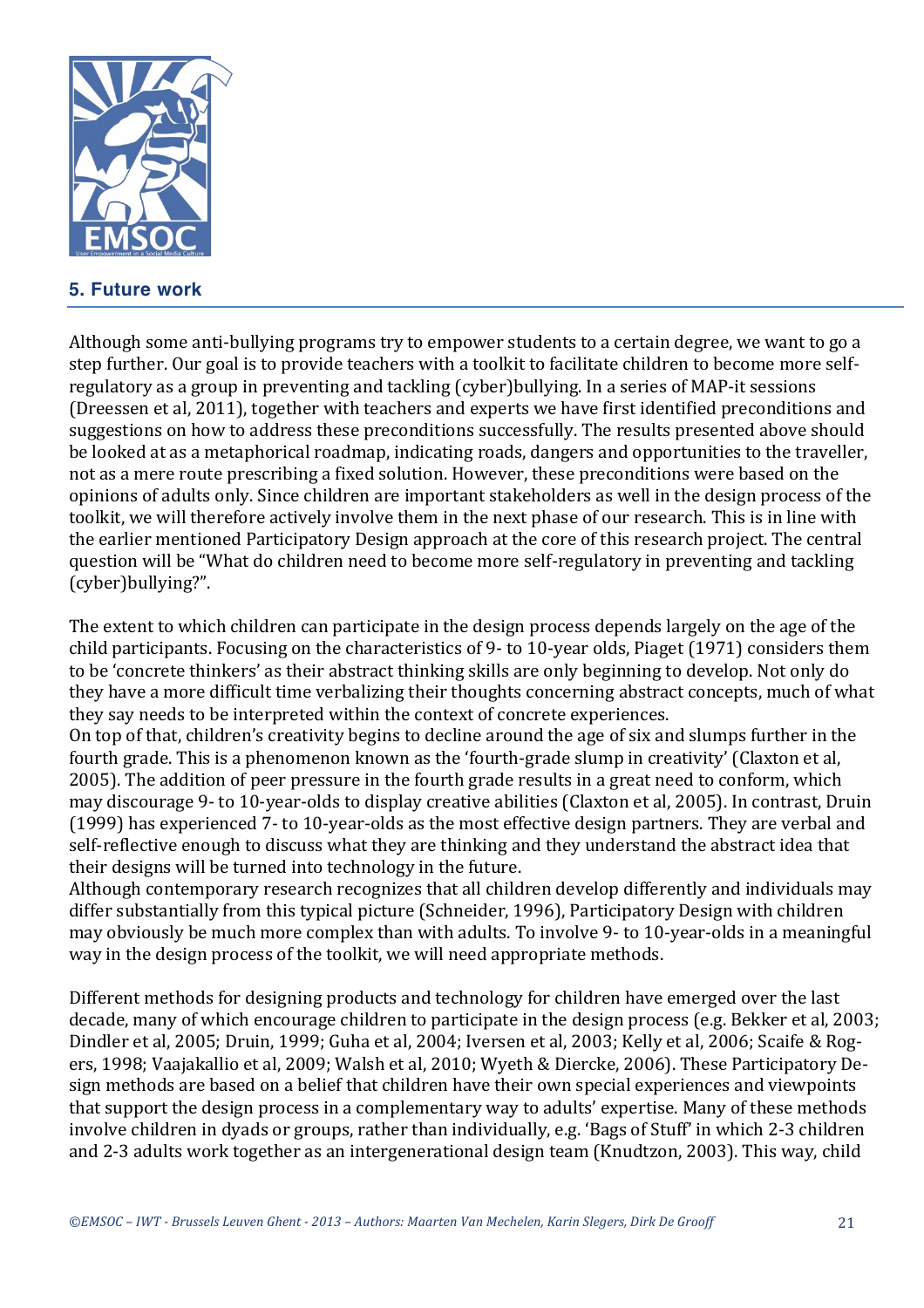

participants can react to each other's experiences and ideas, and a large amount of diverse information is generated (Sleeswijk Visser, 2005; Sluis-Thiescheffer, 2007; Van Mechelen, 2012).

In the next phase of our research, we will use a blend of existing Participatory Design methods for working with children, customized to our research question and ditto design challenge. This way, we hope to complement and build further upon the roadmap based on the insights and ideas of adults, experts in the field as well as secondary school teachers. We believe that, to develop a toolkit by which teachers can facilitate children to become more self-regulatory in combatting (cyber)bullying, not only adults but also children need to inform and inspire the design process. Moreover, children need to participate actively in the design process and on a long-term basis from the early phases onwards. The roadmap will thereby function as a starting point.

Another topic for further research beyond the scope of the current project is to look for ways to integrate the toolkit in a multi-layered whole-school policy targeting individual, class and school levels. It was emphasized regularly by the participants of the MAP-it sessions that an individual teacher will need the full support of the school team to implement a bottom-up oriented approach to prevent and cope with off- and online bullying. However, the focus of the current project is solely on the class as a social group in which we emphasize the role of the teacher as a facilitator, guiding the children to become more self-regulatory in combatting (cyber)bullying.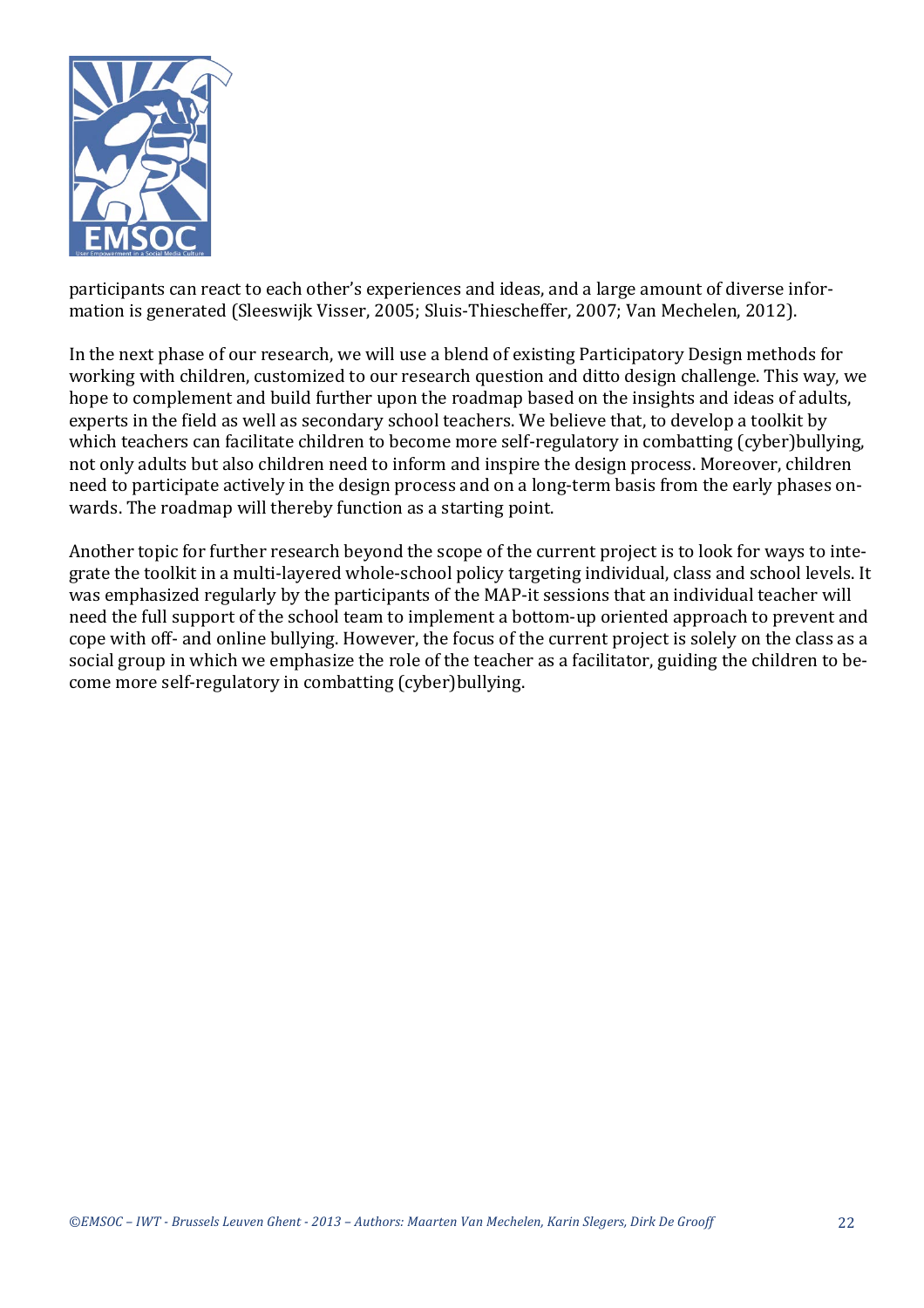

# **6. Conclusion**

The goal of our research is to provide teachers with a (digital) toolkit to facilitate 9 to 10-year-olds to become more self-regulatory as a class group in combating traditional bullying as well as cyberbullying. To identify and understand the preconditions for such a bottom-up oriented strategy, experts and teachers have been involved in a series of MAP-it sessions. This is in line with the Participatory Design approach at the core of this research on combating (cyber)bullying. In what follows we will briefly summarize the results.

First of all, it was stressed repeatedly that a safe group with no on-going bullying problems should be the starting point to implement a bottom-up oriented approach towards (cyber)bullying. The prevention pyramid, a framework for structuring prevention in school, was often referred to in this context (Deklerck et al, 2011). According to this model, prevention can and should be structured on different levels ranging from the broad societal context to prevention measures targeting very specific problems. 

What happens at the first level, the broad societal context including all kinds of extracurricular activities children are involved in, is hard to grasp for schools. Teachers should start at the second level of the prevention pyramid (i.e. the social school climate) to facilitate children in becoming more selfregulatory in combating (cyber)bullying. On this level, emphasis is put on creating a general positive atmosphere. This includes presenting a nuanced image of social media and the internet instead of focusing solely on potential risks.

The next level, general prevention, is about making children emotionally literate by enhancing empathy, developing social skills and making them more resilient. Only at the top levels of the pyramid (i.e. specific prevention and problem solving) offline and online bullying come into play explicitly. Examples of specific prevention measures are teaching children how to manage privacy settings online and role-playing games to teach children how to react to bullying behaviour either as a bystander or as a victim. Problem solving, the top level, is about curating acute (cyber)bullying problems.

Since the bottom levels contribute to the quality of the other levels in the prevention pyramid and because bullying behaviour should be prevented from happening in the first place, the toolkit should go beyond (cyber)bullying alone. It was recommended frequently to develop a broad-spectrum toolkit aiming at the different levels of the prevention pyramid. Furthermore, the toolkit should be integrated in a multi-layered, whole school approach, targeting the individual, class and school level as well as communication with parents throughout the trajectory.

A tool that should definitely be included in the toolkit according to the participants is a 'social questionnaire' to map group dynamics and to monitor how everyone feels in the group. This way, it will be much easier to detect tensions within the group and to prevent them from growing into acute (bullying) problems. Also essential are tools to build 'symmetrical trust' (i.e. trust in both directions) between teachers and their students, allowing teachers to gain more insight in what happens beneath the surface of the group, offline as well as online. Since bullying is a group process in which bystanders have an effect on the persistence of bullying, the toolkit should further stimulate children to make their own agreements about how they can improve the class atmosphere (i.e. broad prevention) and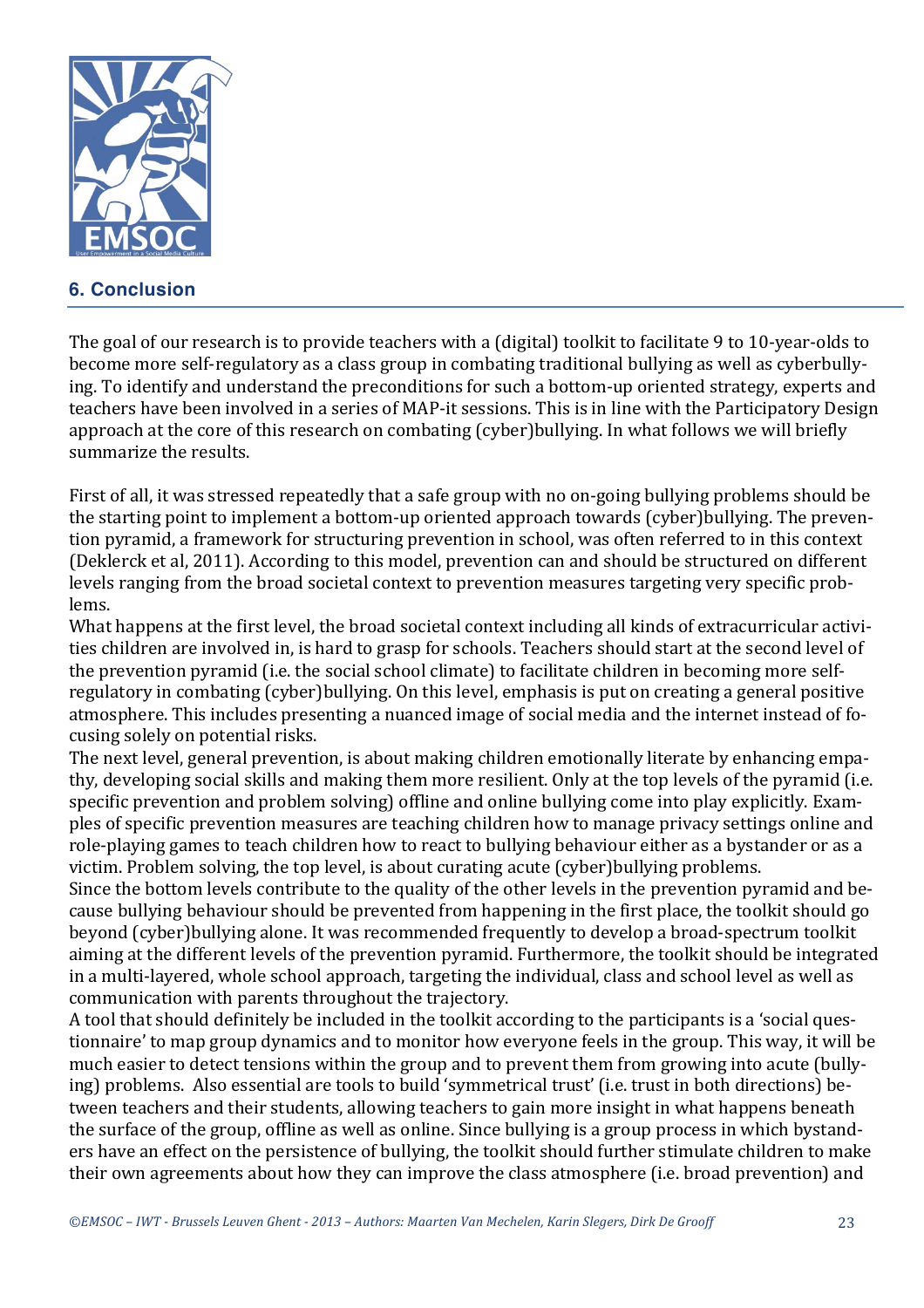

how they can help victims when bullying nevertheless occurs (i.e. intervention or problem solving). Peer sensitizing, in which some children, most likely the popular ones, take the lead in sensitizing other children about safe internet use and what they can do about (cyber)bullying, was also mentioned a few times.

Importantly, a broad-spectrum toolkit should not be mistaken for a one-size-fits-all approach. The tools should be open and adaptable, and designed for structural, long-term use. Furthermore, for profound and enduring change to take place, it is important that the toolkit is built upon a 'no blame' philosophy. In sum, a shift in the whole school culture may be needed for a bottom-up approach towards (cyber) bullying to succeed.

The results presented in this EMSOC deliverable should be seen as a metaphorical map, indicating roads, dangers and opportunities to the traveller, not as a mere route prescribing a fixed solution. However, these preconditions were based on the opinions of adults only. Since children are important stakeholders in the design process of the toolkit as well, they should not be overlooked. In the next phase of our research, we will actively involve the children (9 to 10-year-olds) themselves, using specifically designed Participatory Design methods (Van Mechelen et al, 2012). Together with 9- to 10year-olds and their teachers we will further develop the toolkit based on the roadmap presented in this deliverable.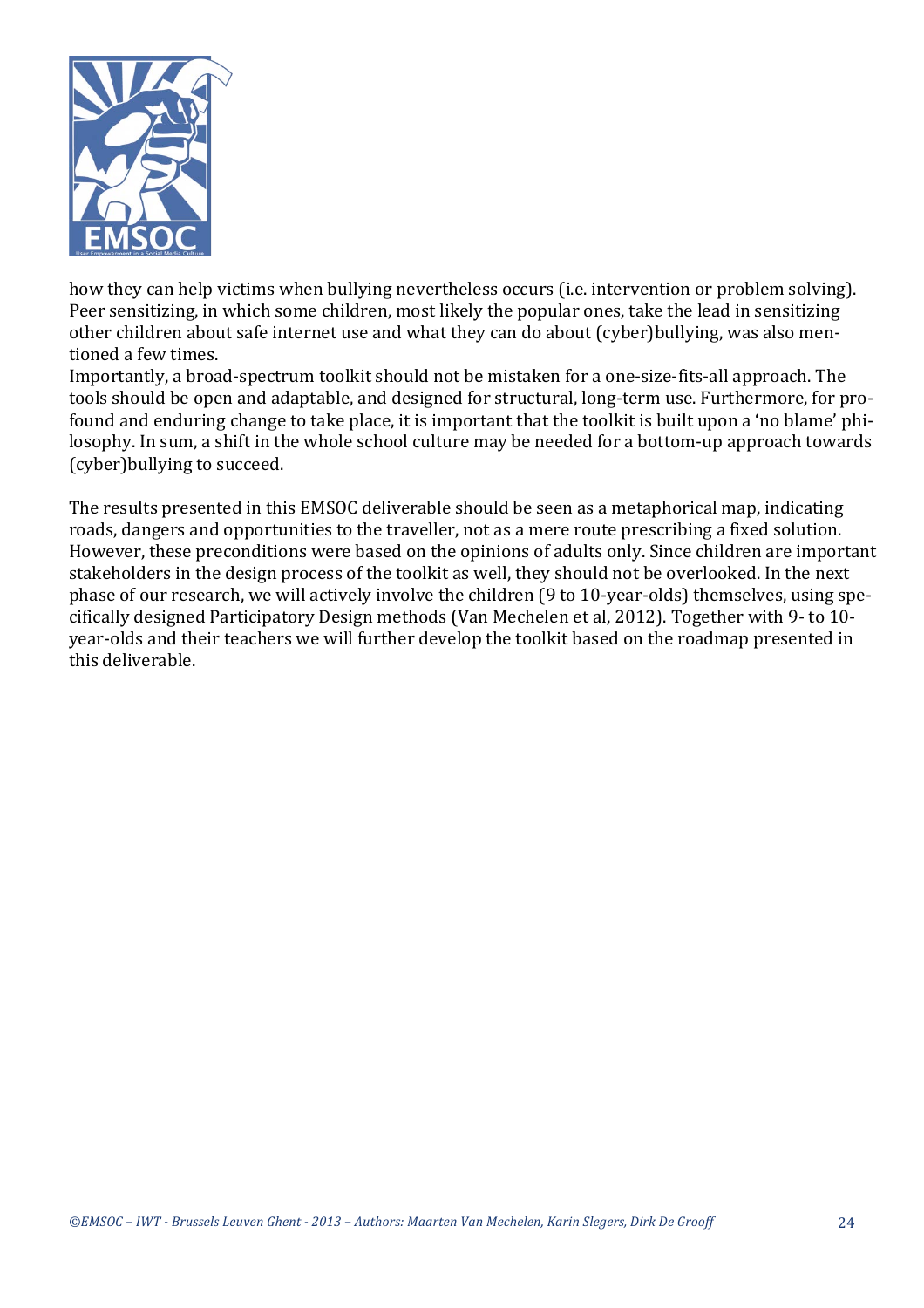

# **7. Acknowledgements**

We would like to thank all participants, experts and teachers, for taking part in this research. As part of the EMSOC project (Empowerment in a Social Media Culture), this research was funded by IWT, the government agency for Innovation by Science and Technology in Belgium. The research was carried out at the Centre for User Experience Research (CUO, iMinds, KU Leuven).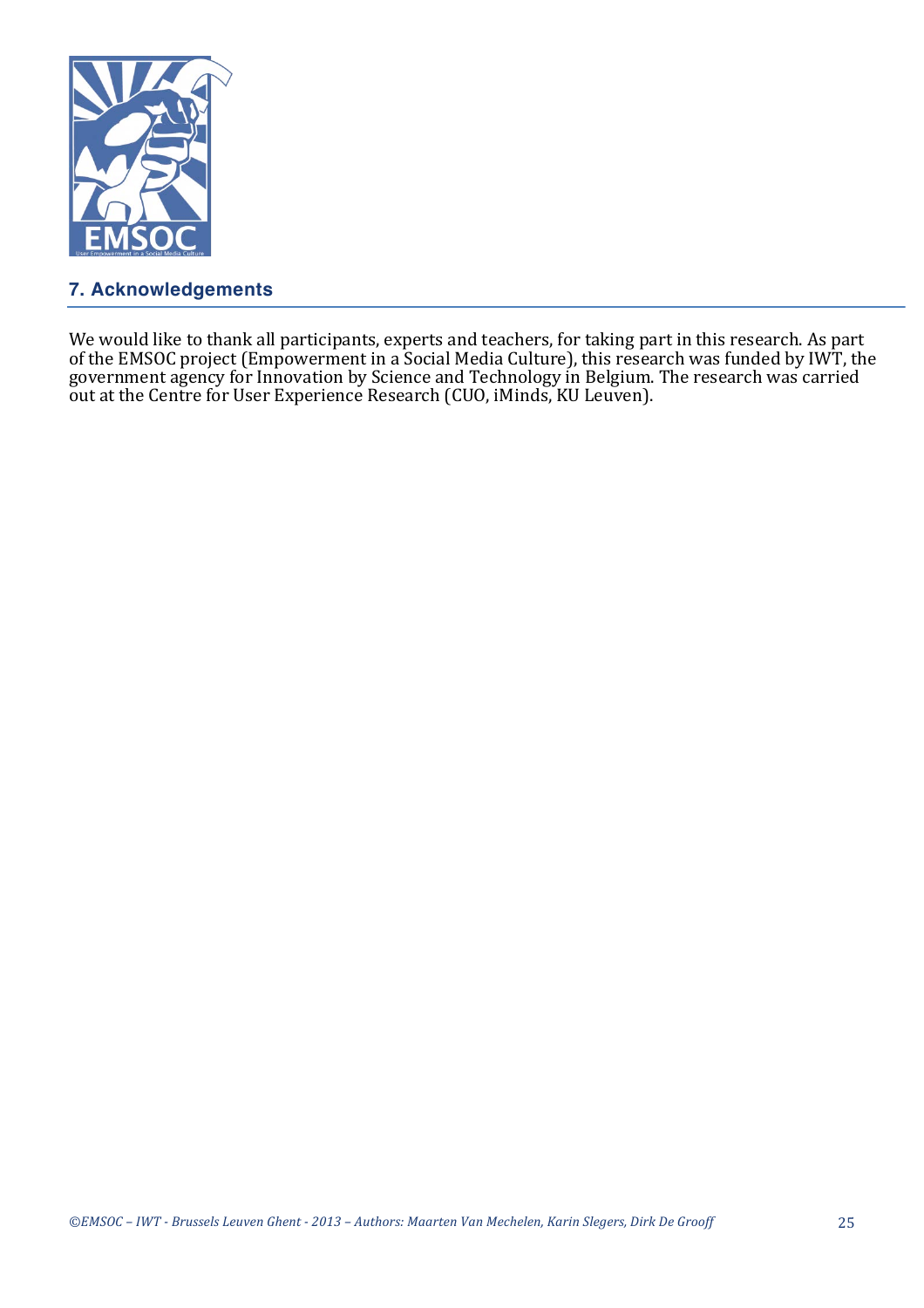

# **8. References**

- 1. Bekker, M. et al., 2003. KidReporter: a user requirements gathering technique for designing with children. *Interacting with Computers*, 15(2), pp.187–202.
- 2. Broothaerts, N., 2010. Het lespakket Stop Cyberpesten.
- 3. Burns, S., Maycock, B., Cross, D., Brown, G., 2008. The Power of Peers: Why Some Students Bully Others to Conform. Qual Health Res 18, 1704–1716.
- 4. Claxton, A.F., Pannells, T.C. & Rhoads, P.A., 2005. Developmental Trends in the Creativity of School-Age Children. *Creativity Research Journal*, 17(4), pp.327-335.
- 5. Cohen, R., Hsueh, Y., Russell, K.M., Ray, G.E., 2006. Beyond the individual: A consideration of context for the development of aggression. Aggression and Violent Behavior 11, 341–351.
- 6. Deboutte, G., 2008. Handreiking Voor Een Daadkrachtig Schoolbeleid [WWW Document]. Scribd. URL http://nl.scribd.com/doc/99832372/Handreiking-Voor-Een-Daadkrachtig-Schoolbeleid (accessed 6.13.13).
- 7. Deklerck, J., Overveld, C.W., 2011. De preventiepiramide: preventie van probleemgedrag in het onderwijs. Acco.
- 8. Demko, L., 1996. Bullying at school: the no-blame approach. Health Education 96, 26–30.
- 9. Dindler, C. et al., 2005. Mission from Mars: a method for exploring user requirements for children in a narrative space. In *Proceedings of the 2005 conference on Interaction design and children.* IDC '05. New York, NY, USA: ACM, pp. 40–47.
- 10. Dreessen, K., Huybrechts, L., Laureyssens, T., 2011. Map-it: A Participatory Mapping Toolkit. Acco.
- 11. Druin, A., 1999. Cooperative inquiry: developing new technologies for children with children. In *Proceedings of the SIGCHI conference on Human Factors in Computing Systems*. CHI '99. New York, NY, USA: ACM, pp. 592-599.
- 12. Dupont, L., Slegers K., De Grooff D., 2011. User Empowerment in a Social Media Culture: Stateof-the-Art report on IT-based Initiatives for Inclusion. Leuven: EMSOC - IWT.
- 13. Dupont, L., Slegers K., De Grooff D., 2012. Research Proposal: A Bottom-Up, Do-It-Yourself Approach to Social Inclusion. Leuven: EMSOC - IWT.
- 14. FA white paper 1, 2012. Zes jaar onderzoek naar cyberpesten, n.d.
- 15. Farrington, D.P., Ttofi, M.M., 2007. School-based programs to reduce bullying and victimization. KiVa 6.
- 16. Friendly ATTAC, 2012. Combating cyberbullying in Flanders: a needs assessment.
- 17. Görzig, A., 2011. Who bullies and who is bullied online? A study of 9-16 year old internet users in 25 European countries [WWW Document]. URL http://www.eukidsonline.net/ (accessed 6.13.13).
- 18. Guha, M.L. et al., 2004. Mixing ideas: a new technique for working with young children as design partners. In *Proceedings of the 2004 conference on Interaction design and children: building a community*. IDC '04. New York, NY, USA: ACM, pp. 35-42.
- 19. Heirman, W., Walrave, M., 2012. Predicting adolescent perpetration in cyberbullying: an application of the theory of planned behavior. Psicothema  $24, 614-620$ .
- 20. Huitsing, G., Veenstra, R., 2012. Bullying in classrooms: participant roles from a social network perspective. Aggress Behav 38, 494–509.
- 21. Iivari, N., 2004. Enculturation of user involvement in software development organizations an interpretive case study in the product development context, in: Proceedings of the Third Nordic Conference on Human-computer Interaction, NordiCHI '04. ACM, New York, NY, USA, pp. 287–296.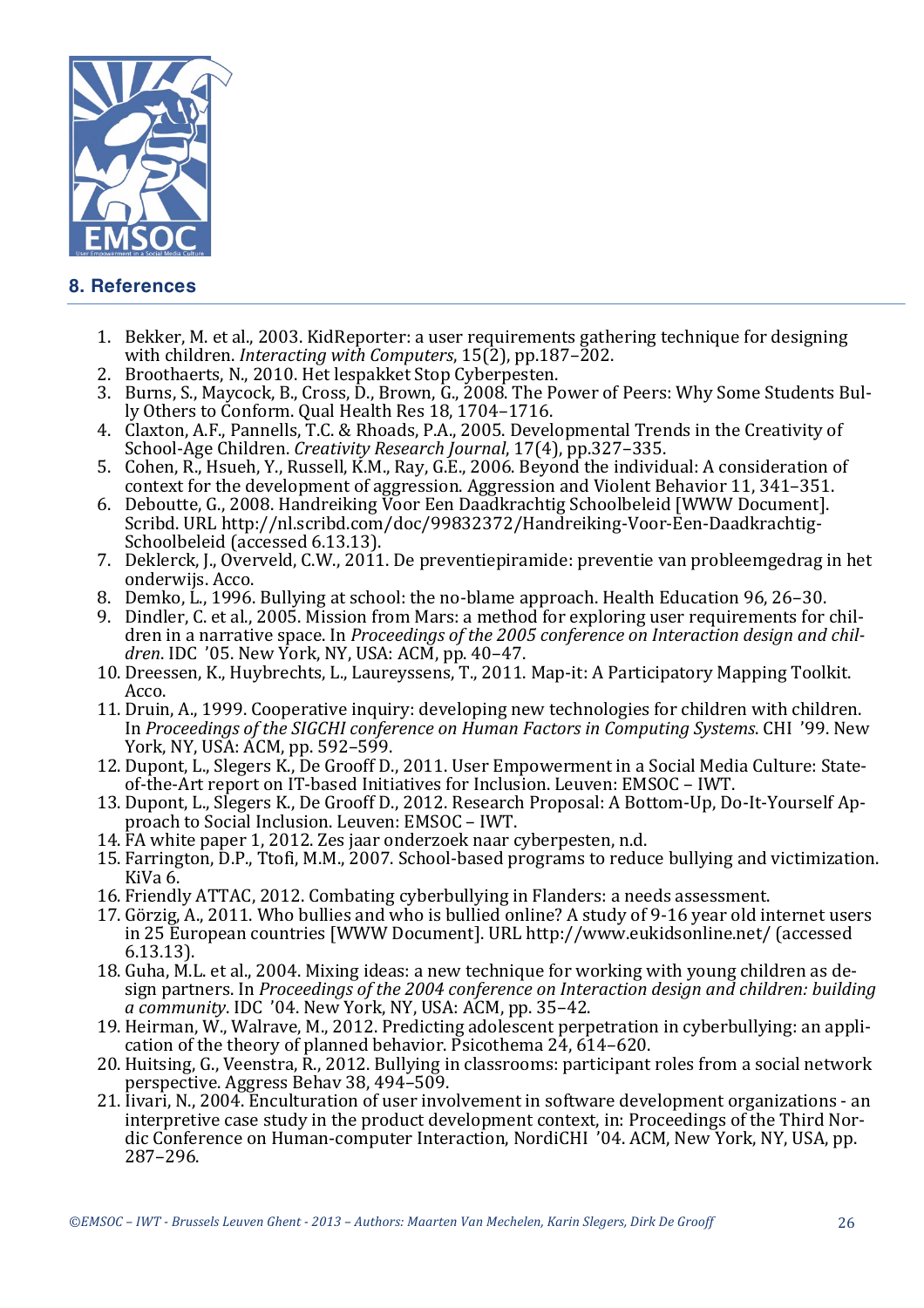

- 22. Iversen, O.S. & Nielsen, C., 2003. Using digital cultural probes in design with children. In *Proceedings of the 2003 conference on Interaction design and children.* IDC '03. New York, NY, USA: ACM, pp. 154-154.
- 23. Kärnä, A., Voeten, M., Little, T.D., Poskiparta, E., Kalionen, A., Salmivalli, C., 2011. A large-scale evaluation of the KiVa antibullying program: grades  $4-6$ . Child Dev 82, 311–330.
- 24. Kelly, S.R. et al., 2006. Bluebells: a design method for child-centred product development. In *Proceedings of the 4th Nordic conference on Human-computer interaction: changing roles.* NordiCHI '06. New York, NY, USA: ACM, pp. 361–368.
- 25. Knudtzon, K. et al., 2003. Starting an intergenerational technology design team: a case study. In *Proceedings of the 2003 conference on Interaction design and children.* IDC '03. New York, NY, USA: ACM, pp. 51-58.
- 26. Kyriakides, L., Creemers, B.P.M., 2012. Characteristics of effective schools in facing and reducing bullying. School Psychology International.
- $27.$  Li, Q.,  $2007$ . New bottle but old wine: A research of cyberbullying in schools. Comput. Hum. Behav. 23, 1777–1791.
- 28. Livingstone, S., Haddon, L., 2009. EU Kids Online: final report 2009 [WWW Document]. URL http://www.lse.ac.uk/collections/EUKidsOnline/ (accessed 6.13.13).
- 29. Livingstone, S., Haddon, L., Görzig, A., Ólafsson, K., 2011. Risks and safety on the internet: the perspective of European children: full findings and policy implications from the EU Kids Online survey of 9-16 year olds and their parents in 25 countries [WWW Document]. URL http://www.eukidsonline.net/ (accessed 6.13.13).
- 30. Olweus, D., 1993. Bullying at School: What We Know and What We Can Do, 1 edition, ed. Wiley-Blackwell.
- 31. Olweus, D., 2012. Cyberbullying: An overrated phenomenon? European Journal of Developmental Psychology 9, 520–538.
- 32. Piaget, J., 1971. *Science of Education and the Psychology of the Child*, Penguin Books.
- 33. Pikas, A., 2002. New Developments of the Shared Concern Method. School Psychology International 23, 307-326.
- 34. Prensky, M., 2001. Digital natives, digital immigrants part 1. On the horizon 9,  $1-6$ .
- 35. Rigby, K., 2005. The method of shared concern as an intervention technique to address bullying in schools: An overview and appraisal. Australian Journal of Guidance and Counseling 15, 27.
- 36. Rigby, K., Griffiths, C., 2011. Addressing cases of bullying through the Method of Shared Concern. School Psychology International 32, 345-357.
- 37. Robinson, G., Maines, B., 2008. Bullying: A Complete Guide to the Support Group Method (Lucky Duck Books). SAGE Publications Ltd.
- 38. Salmivalli, C., Kärnä, A., Poskiparta, E., 2011. Counteracting bullying in Finland: The KiVa program and its effects on different forms of being bullied. International Journal of Behavioral Development 35, 405-411.
- 39. Scaife, M. & Rogers, Y., 1998. The design of children's technology. In A. Druin, ed. San Francisco, CA, USA: Morgan Kaufmann Publishers Inc., pp. 27–50.
- 40. Schneider, K.G., 1996. Children and information visualization technologies. *interactions*, 3(5), pp.68–73.
- 41. Schuler, D., Namioka, A., 1993. Participatory Design: Principles and Practices. Routledge.
- 42. Sleeswijk Visser, F. et al., 2005. Contextmapping: Experiences from practice. *CoDesign*, 1, p.149.
- 43. Sluis-Thiescheffer, W., Bekker, T. & Eggen, B., 2007. Comparing early design methods for children. In *Proceedings of the 6th international conference on Interaction design and children.* IDC  $'07.$  New York, NY, USA: ACM, pp. 17–24.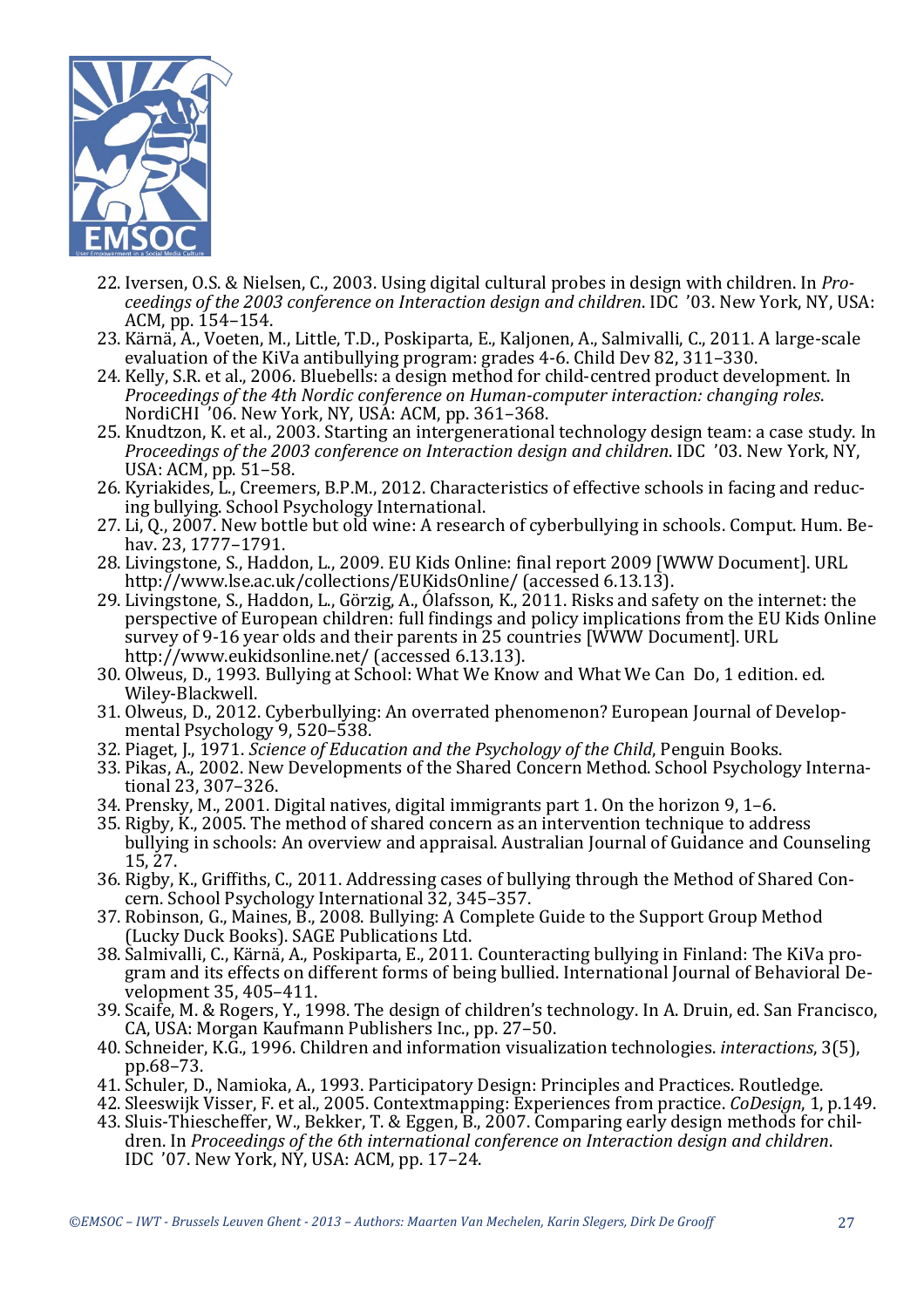

- 44. Smith, I.D., Schneider, B.H., Smith, P.K., Ananiadou, K., 2004. The Effectiveness of Whole-School Antibullying Programs: A Synthesis of Evaluation Research. School Psychology Review 33, 547.
- 45. Smith, P.K., 1999. The Nature of School Bullying: A Cross-National Perspective. Routledge. 46. Smith, P.K., Mahdavi, J., Carvalho, M., Fisher, S., Russell, S., Tippett, N., 2008. Cyberbullying: its
- nature and impact in secondary school pupils. I Child Psychol Psychiatry 49, 376–385.
- 47. Spinuzzi, C., 2005. The Methodology of Participatory Design. Technical Communication 52, 163–174.
- 48. Sutton, J., Smith, P. k., 1999. Bullying as a group process: An adaptation of the participant role approach. Aggressive Behavior 25, 97-111.
- 49. Vaajakallio, K., Lee, J.-J. & Mattelmäki, T., 2009. "It has to be a group work!": co-design with children. In *Proceedings of the 8th International Conference on Interaction Design and Children.* IDC '09. New York, NY, USA: ACM, pp. 246–249.
- 50. Vandebosch, H., Van Cleemput, K., Mortelmans, D., Walrave, M., 2006. Cyberpesten bij jongeren in Vlaanderen, studie in opdracht van het viWTA. Brussel.
- 51. Vandebosch, H., Poels, K., Van Cleemput, K., Deboutte, G., Bastiaensens, S., 2012. Zes jaar onderzoek naar cyberpesten in Vlaanderen, België en daarbuiten: een overzicht van de bevindingen.
- 52. Van Mechelen, M., Zaman, B., Laenen, A., Vanden Abeele, V., 2012. Co-design revisited: exploring problematic co-design dynamics in kids. CHI 2013 Workshop: Methods of Working with Teenagers in Interaction Design.
- 53. Walrave, M., Heirman, W., 2011. Cyberbullying: Predicting Victimisation and Perpetration. Children & Society 25, 59-72.
- 54. Walsh, G. et al., 2010. Layered elaboration: a new technique for co-design with children. In *Proceedings of the SIGCHI Conference on Human Factors in Computing Systems.* CHI '10. New York, NY, USA: ACM, pp. 1237–1240.
- 55. Wyeth, P. & Diercke, C., 2006. Designing cultural probes for children. In *Proceedings of the 18th* Australia conference on Computer-Human Interaction: Design: Activities, Artefacts and Environ*ments*. OZCHI '06. New York, NY, USA: ACM, pp. 385-388.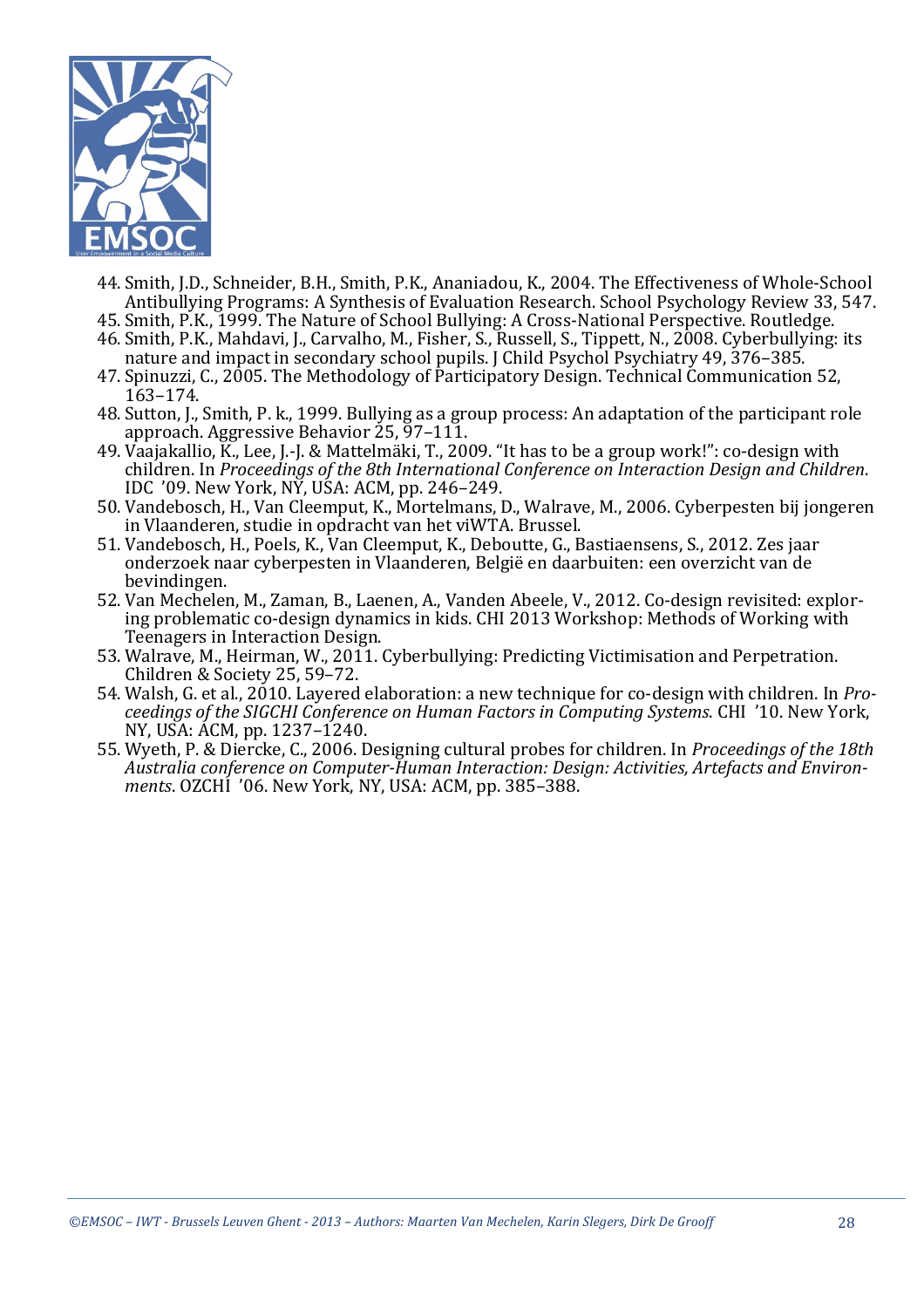

# **8. Dutch summary**

Door de steile opgang van sociale en mobiele media is cyberpesten uitgegroeid tot een wijdverspreid fenomeen. Cyberpesten bracht niet alleen een verbreding, maar ook een verdieping of intensivering van de pestproblematiek met zich mee: meer kinderen en jongeren geraken betrokken bij pestgedrag en voor slachtoffers is er vaak geen ontsnappen meer aan, omdat ze zowel offline als online worden gepest, dag in dag uit.

De voorbije decennia werden er heel wat anti-pestprogramma's ontwikkeld. De unieke bijdrage van dit onderzoek bestaat erin dat we een toolkit ontwikkelen waarmee leerkrachten lager onderwijs kinderen kunnen faciliteren om zelfsturender en zelfregulerender te worden in het aanpakken en voorkomen van pestgedrag. We focussen daarbij op zowel cyberpesten als op klassieke vormen van pesten, alsook op hun onderlinge relatie. Belangrijk is dat we de klas als een sociale groep benaderen en dat we ons richten op de exclusie van slachtoffers ten gevolge van pesten. Hoewel het asociale gebruik van sociale media aan de basis ligt van cyberpesten, bekijken we sociale media in dit onderzoek als een middel om pro-sociaal gedrag in de klasgroep te stimuleren en aldus pestgedrag te reduceren.

Kinderen zelfsturender en zelfregulerender maken in het aanpakken en voorkomen van pestgedrag, wil niet zeggen dat de rol van de leerkracht wordt geminimaliseerd. In tegendeel, de leerkracht krijgt een centrale en faciliterende rol toebedeelt en gidst de kinderen doorheen het proces aan de hand van de toolkit.

Als eerste stap in het ontwikkelingsproces van de toolkit identificeerden we een reeks voorwaarden waaraan een bottom-up georiënteerde aanpak van (cyber)pesten moet voldoen. Daarvoor nodigden we verschillende experten en leerkrachten uit voor een reeks mapping sessies waarbij we gebruik maakten van de MAP-it tool (www.map-it.be). Mapping is een techniek om ideeën en de relaties tussen ideeën op een visuele manier in kaart te brengen. Het gebruik van de techniek kadert binnen de Participatory Design aanpak die aan de basis ligt van dit onderzoek. Kenmerkend voor Participatory Design is dat gebruikers en andere belanghebbenden participeren in het ontwerpproces om te garanderen dat de resulterende ontwerpen afgestemd zijn op de manier waarom gebruikers het product daadwerkelijk zullen gebruiken in hun eigen leven (Schuler, 1993).

De voorwaarden die resulteerden uit de MAP-it sessies en die gepresenteerd worden in dit rapport fungeren als een metaforische 'roadmap', die de reiziger een overzicht biedt van mogelijke wegen, gevaren en opportuniteiten, zonder daarbij één weg of één oplossing naar voor te schuiven. De roadmap zal dienen al een leidraad doorheen het ontwikkelingsproces van de toolkit. In wat volgt geven we een beknopte samenvatting van de resultaten.

Tijdens de MAP-it sessies werd herhaaldelijk benadrukt dat je een bottom-up georiënteerde aanpak van (cyber)pesten enkel kan implementeren in een veilige klasgroep zonder actuele pestproblemen. De preventiepiramide kwam daarbij herhaaldelijk ter sprake. De preventiepiramide is een theoretisch model om het preventiebeleid op school te ondersteunen en te versterken. Volgens dit model moet preventie worden gestructureerd op verschillende niveaus, gaande van de brede, maatschappelijke context tot preventie maatregelen voor heel specifieke problemen.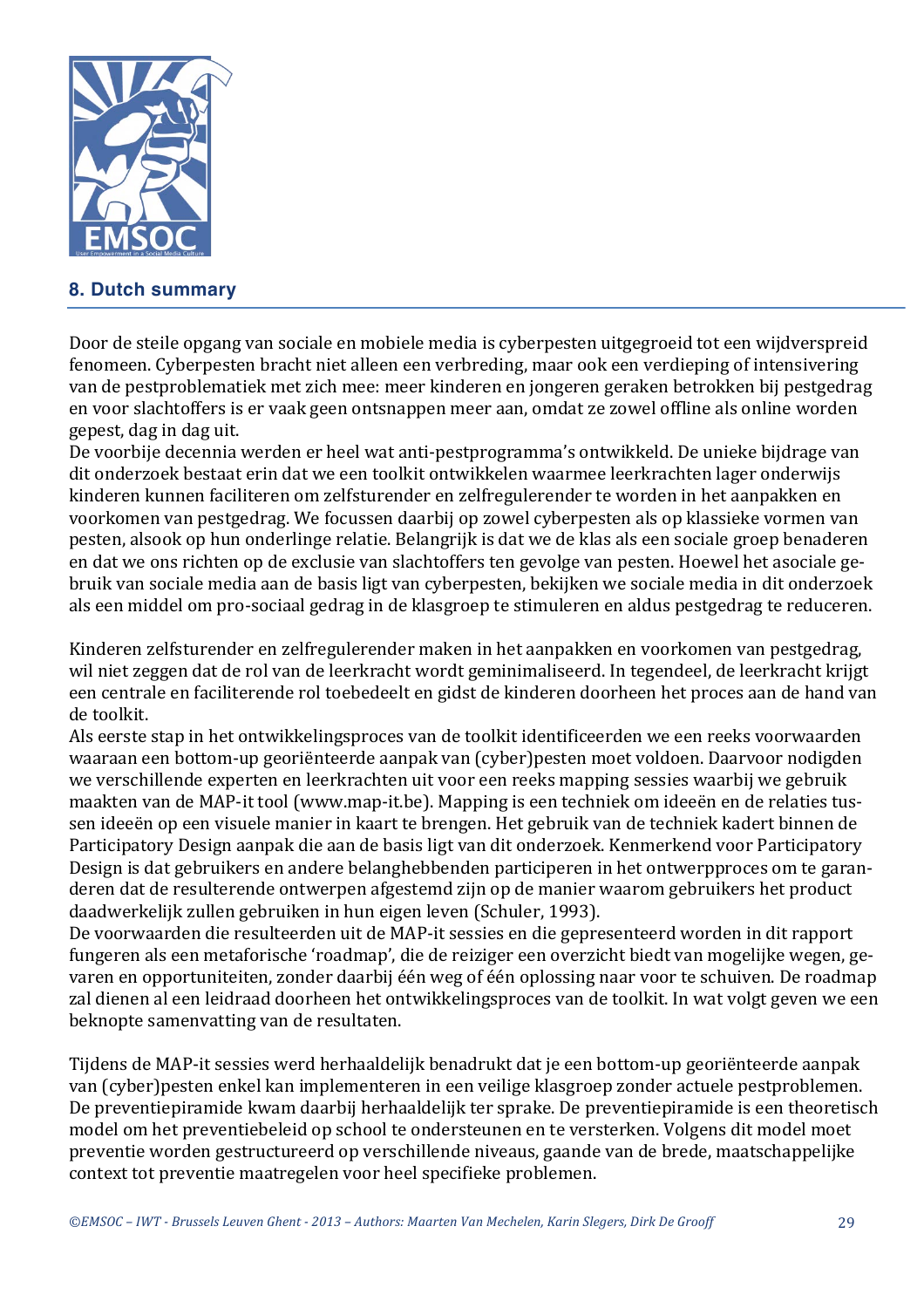

Het eerst niveau, de brede maatschappelijke context, omvat alle buitenschoolse activiteiten van het kind. De invloed van de school op deze buitenschoolse activiteiten is uiteraard beperkt, maar ze beïnvloeden wel in sterke mate het denkpatroon en het gedrag van het kind. De participanten beschouwden het sociale schoolklimaat, het tweede niveau van de preventiepiramide, als het vertrekpunt voor een bottom-up georiënteerde aanpak van (cyber)pesten. Op dit niveau ligt de klemtoon op het creeren van een algemene positieve atmosfeer. Dit houdt onder andere in dat er niet enkel gefocust wordt op de risico's van sociale media en het internet, maar dat er een genuanceerd beeld wordt verschaft waarin ook aandacht is voor opportuniteiten.

Algemene of basispreventie, het volgende niveau, heeft te maken met het vergroten van de emotionele geletterdheid van kinderen. Dit houdt onder andere in het stimuleren van empathie voor anderen, het ontwikkelen van sociale vaardigheden en het vergroten van de weerbaarheid van kinderen. Pestgedrag, zowel offline als online, komt enkel expliciet aan bod in de bovenste niveaus van de preventiepiramide: specifieke preventie en interventie. Voorbeelden van specifieke preventie zijn kinderen aanleren hun Facebook instellingen adequater te hanteren ter bescherming van hun privacy en rollenspellen om kinderen te leren hoe ze moeten omgaan met pestgedrag, zowel als slachtoffer en toeschouwer. Interventie, het bovenste niveau, betreft het aanpakken van concrete (pest)problemen. Aangezien de onderste niveaus bijdragen aan de kwaliteit van de andere niveaus in de preventiepiramide en omdat pestgedrag in de eerste plaats zo veel mogelijk moet worden voorkomen, is de huidige focus op (cyber)pesten mogelijks te nauw. Het is, aldus de participanten, aanbevelingswaardig om een breedspectrum toolkit te ontwikkelen die de verschillende niveaus van de preventiepiramide in rekening brengt. Meer nog, de toolkit moet worden geïntegreerd in een 'whole school approach' met aandacht voor het individu, de klas, het schoolteam en de communicatie met de betrokken partijen waaronder de ouders.

Verscheidene participanten stuurden aan op een sociale enquête als onderdeel van de toolkit om groepsdynamieken in kaart te brengen en na te gaan hoe elk van de kinderen zich voelt in de groep. Op die manier wordt het gemakkelijker om spanningen bloot te leggen en te voorkomen dat ze uitgroeien tot acute (pest)problemen. Ook hulpmiddelen om wederzijds vertrouwen te stimuleren tussen de leerkracht en de kinderen zijn onontbeerlijk. Wederzijds vertrouwen maakt het een leerkracht gemakkelijker om inzicht te verwerven in wat er zich afspeelt onder de oppervlakte van de groep, zowel offline als online.

Pesten is in de eerste plaats een groepsproces waarin omstaanders een belangrijk effect hebben op de persistentie van het pestgedrag. De toolkit moet kinderen daarom faciliteren om afspraken te maken ter bevordering van de klassfeer (basispreventie), alsook afspraken over hoe zij slachtoffers kunnen helpen wanneer er zich een geval van pesten voordoet (interventie). Peer sensibilisering werd ook regelmatig genoemd. Enkele, eerder populaire kinderen, nemen een voortrekkersrol in het sensibiliseren van andere kinderen over veilig internet gebruik en wat zij, als omstaanders, kunnen doen om pestgedrag te stoppen.

Belangrijk, een breedspectrum toolkit is niet hetzelfde als een one-size-fits-all benadering. De toolkit moet open en aanpasbaar zijn en moet ontwikkeld worden voor structureel en lange termijn gebruik. Meer nog, de toolkit moet worden gestoeld op een 'no blame' filosofie om diepgaande en blijvende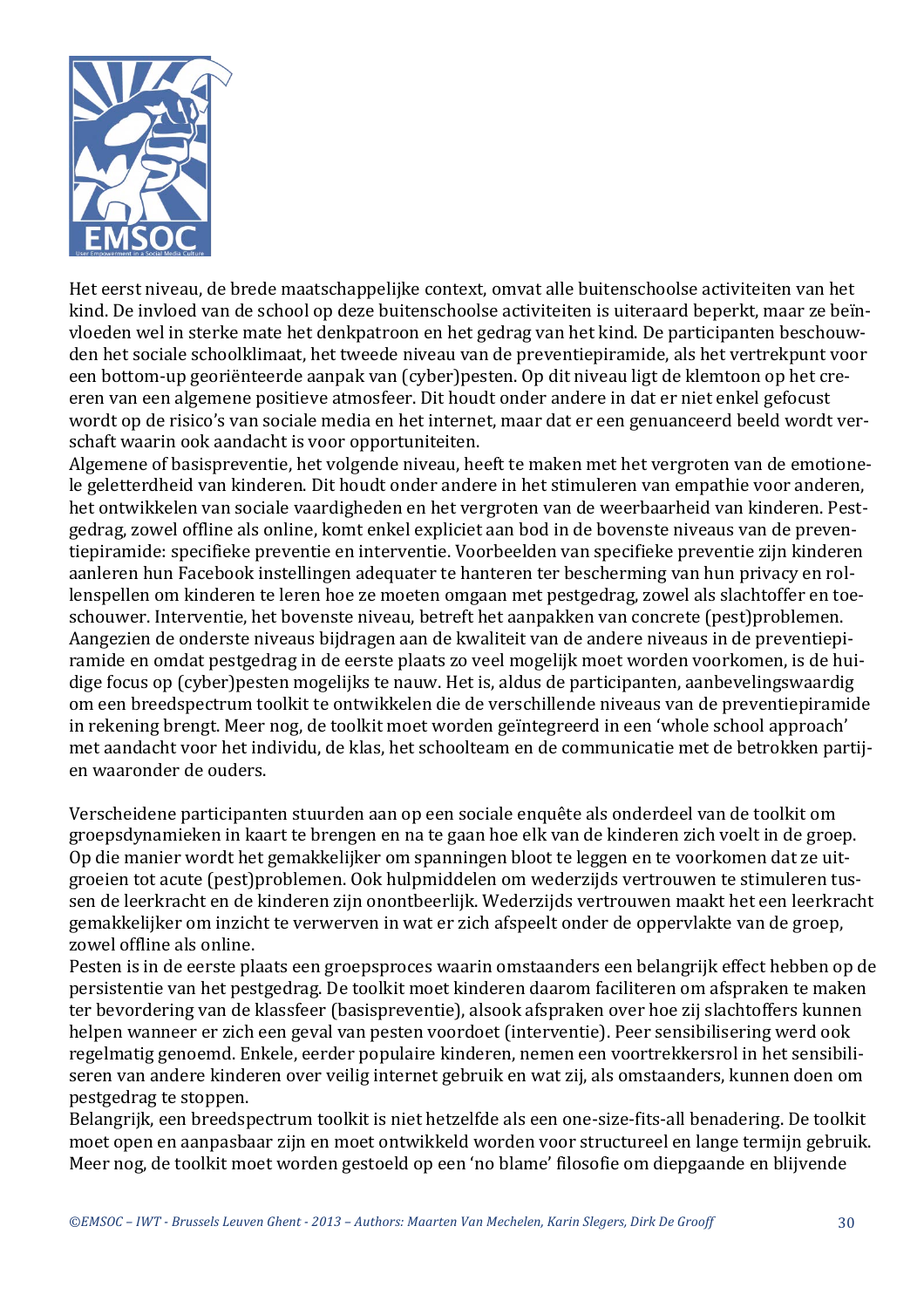

verandering teweeg te brengen. Kortom, in sommige gevallen is een ommekeer in de gehele schoolcultuur nodig om een bottom-up georiënteerde aanpak van (cyber)pesten mogelijk te maken.

Aangezien kinderen belangrijke stakeholders zijn in het ontwerpproces van de toolkit, zullen we ze actief betrekken in de volgende fase van het onderzoek met behulp van specifieke Participatory Design methoden. Samen met kinderen van het vierde leerjaar, maar ook met hun leerkrachten en zorgcoördinatoren, zullen we de toolkit verder ontwikkelen op basis van de roadmap gepresenteerd in dit rapport.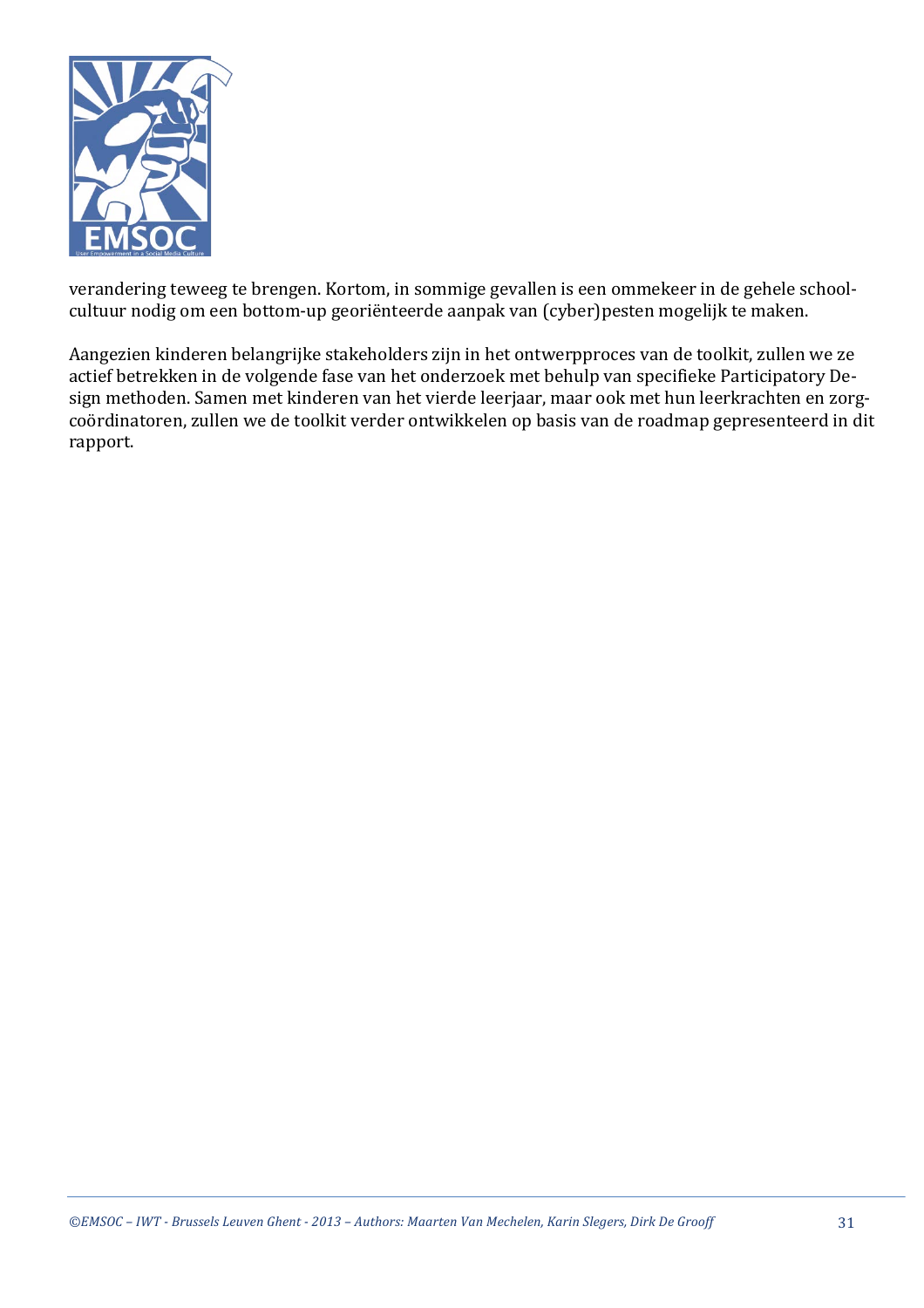

**9. Annexes**

#### **Annex 1: sensitizing card MAP-it session 1**

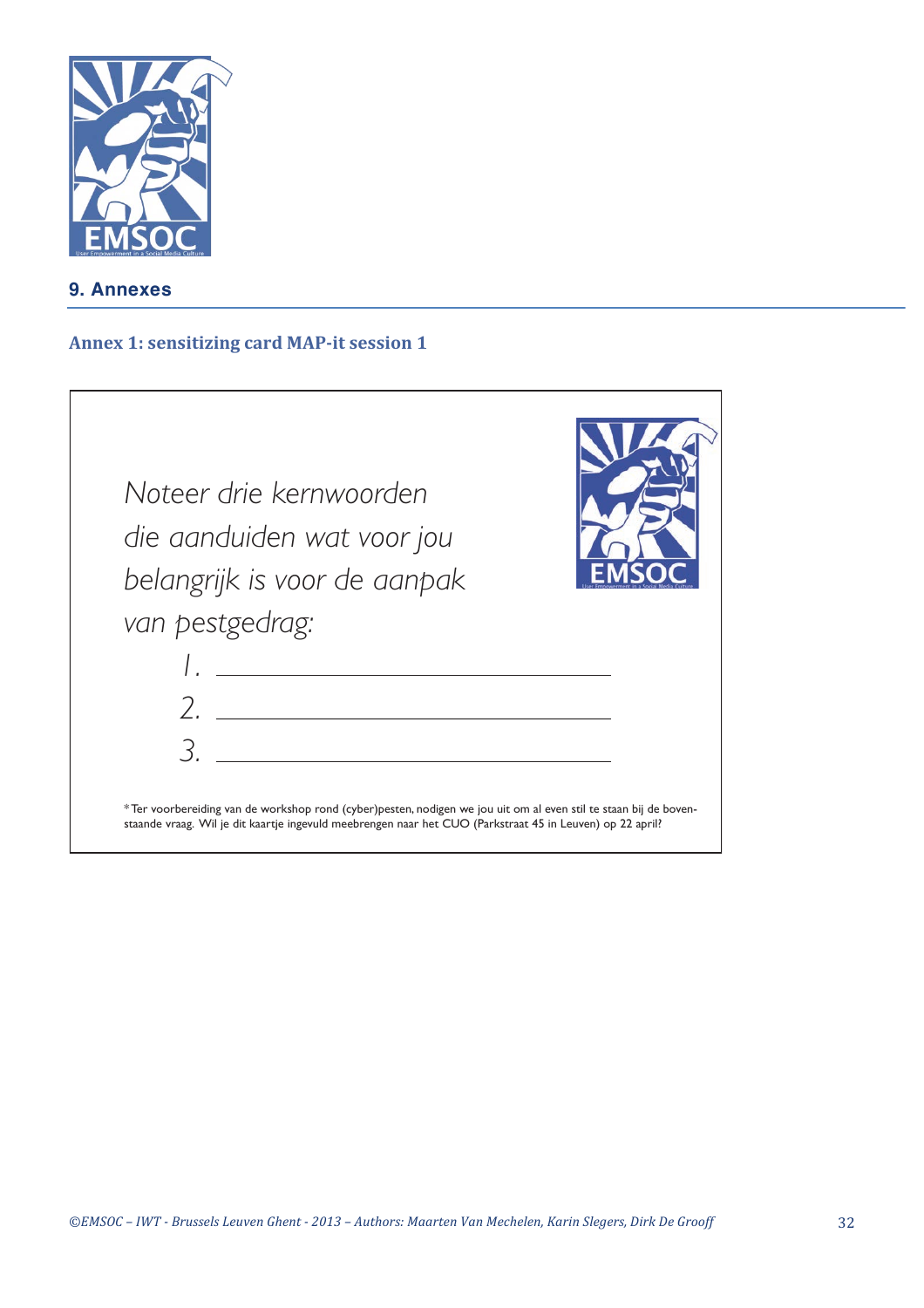

# **Annex 2: scenario MAP-it session 1**

- 1. Plenaire presentatie (15 minuten)
- 2. Plenaire voorstellingsronde (naam en organisatie) (10 minuten)
- 3. Introductie MapIt (5 minuten)
	- $\circ$  Kennis en ervaringen inzake de aanpak van pestgedrag in kaart brengen op een achtergrond aan de hand van een aantal strikt getimede vragen; een facilitator leidt het proces  $\overline{\text{in}}$  goede banen. We gebruiken daarvoor een concreet pestscenario als uitgangspunt.
	- $\circ$  Per vraag kan je specifieke stickerties gebruiken; de kleine icoonties kan je doorlopend gebruiken. Ie mag ook tekenen en schrijven op de achtergrond. Probeer zo visueel mogelijk te werk te gaan in een open en constructieve sfeer.
	- $\circ$  Bij sommige vragen overleggen jullie eerst kort per twee, alvorens als groep beslissingen te nemen.
- 4. Pestscenario en vraagstelling (5 minuten)
	- $\circ$  Hoe zouden jullie, als groep van experts, het pestprobleem in het onderstaande scenario aanpakken op basis van jullie kennis en ervaringen?
	- $\circ$  Het scenario betreft Sarah, een meisje van 11 jaar.
		- Gepest op nieuwe school in het  $4e$  leerjaar; was haar nooit eerder overkomen.
		- Vermoedelijke aanleiding: ze zag er anders uit en ze had een vreemd accent.
		- Op school: scheldpartijen, buitensluiten en af en toe fysieke aanvallen van klasgenoten.
		- Thuis: anonieme telefoonties en beledigingen via MSN.
		- Ze past zich zo goed mogelijk aan al verliest ze daarbij deels zichzelf.<br>• Ze verbergt haar emoties: ze lacht mee met de nesters, humor wordt.
		- Ze verbergt haar emoties: ze lacht mee met de pesters, humor wordt haar schild.
		- Gaandeweg wordt humor naast een schild ook een wapen.
		- Twee jaar later, in het  $6^e$  leerjaar, is ze bevriend met enkele populaire klasgenoten.
		- Ze heeft nu meer aanzien, maar ten koste van anderen: ze is een geduchte pestkop.
		- Op een dag giet ze onder aanmoediging van haar klasgenoten een flesie water over Eva.
		- Een klasgenoot, Ruben, filmt het gebeuren en zet het zonder medeweten van Sarah of Eva op Facebook.
		- De bal gaat aan het rollen, de meester wordt op de hoogte gebracht via Eva's ouders

#### 5. Mappen

- $\circ$  Kernwoorden (10 minuten)
	- Overloop in groep de sleutelwaarden die jullie invulden op het kaartie dat we jullie per post bezorgden.
	- Plaats 3 tot 5 kernwoorden (waarden,...) binnenin het kompas die aanduiden wat jullie als groep essentieel vinden bij de aanpak van de pestsituatie in het scenario. Denk goed na over de plaats waar je de kernwoorden kleeft (meer richting preventie of interventie, centraal,...)
	- Stickers: woorden en blanco stickers onderaan en de kleine icoontjes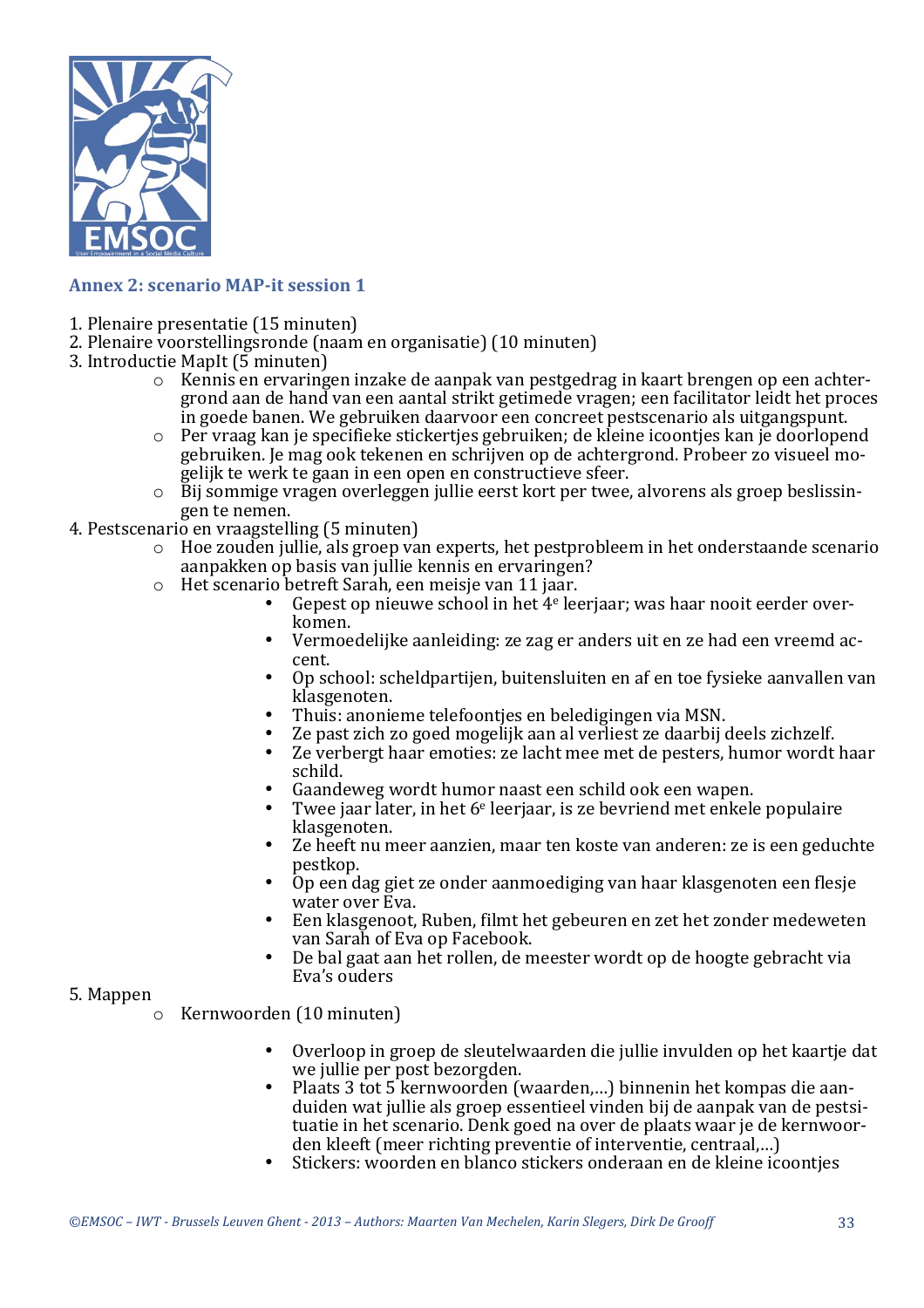

- $\circ$  Doelstellingen (15 minuten)
	- Overleg per twee welke doelstellingen jullie beogen bij de aanpak van de pestsituatie in het scenario.
	- Overleg vervolgens met de hele groep welke doelstellingen jullie willen bereiken bij het aanpakken van de pestsituatie in het scenario en plaats deze op de rand van het kompas. Denk opnieuw goed na over de plaats.
	- Stickers: goal sticker (rij 3), stickers met lamp (rij 2) en de kleine icoontjes
- $\circ$  Actoren (10 minuten)
	- Voeg rondom het kompas toe wie er volgens jullie betrokken moet wor $den$  om de pestsituatie in het scenario aan te pakken (bijv. slachtoffers, toeschouwers, ouders,...). Denk opnieuw goed na waar je de stickers kleeft (richting preventie, centraal,...?).
	- Stickers:  $1^e$  rij stickers, sticker met hoedie (rij 2) en kleine icoonties
- Acties (15 minuten)
	- Overleg per twee welke acties ie zou ondernemen om de genoemde doelstellingen te bereiken.
	- Overleg vervolgens met de hele groep welke acties jullie zouden ondernemen om de doelstellingen te bereiken en plaats deze rondom het kompas. Denk goed na waar je de acties positioneert (bijv. op basis van wie er bij betrokken is, aan welke doelstelling de actie gelinkt is, enz.).
	- Zijn er ook acties die kinderen zelf kunnen ondernemen (cf. bottom-up)?
	- Stickers: action stickers (rij 3), lamp (rij 2) en kleine icoontjes
- $\circ$  Hulpmiddelen (10 minuten)
	- Voeg toe welke hulpmiddelen je daar voor nodig hebt (bijv. fysieke tools, specifieke knowhow, concrete lespakketten of campagnes, enz.)
	- Welke prosociale rol is er mogelijks weggelegd voor sociale media
	- Stickers: rij 4 en kleine icoontjes
- Vergrendelen (10 minuten)
	- Vergrendel minimum 3 en maximum 5 cruciale acties en/of hulpmiddelen
	- Stickers: hangslot (rij 5)
	- Kies een presentator
- $\circ$  Pauze (10 minuten)
	- De presentator kan van de pauze gebruik maken om de presentatie voor te bereiden.
- $\circ$  Presenteren (15 minuten)
- De presentator doet zijn/haar verhaal bij de andere groep en omgekeerd.
- $\circ$  Constructieve blik  $(10 \text{ minuten})$ 
	- Plaats like tekens bij opportuniteiten en hartjes bij wat jullie echt goed vinden. Schrijf er ook bij waarom.
	- Stickers: like tekens en hartjes (rij 5)
- Kritische blik (10 minuten)
	- Plaats uitroeptekens bij risico's en bommen bij datgen waarmee jullie helemaal niet akkoord gaat. Schrijf er ook bij waarom.
	- Stickers: uitroeptekens en bommen (rij 5)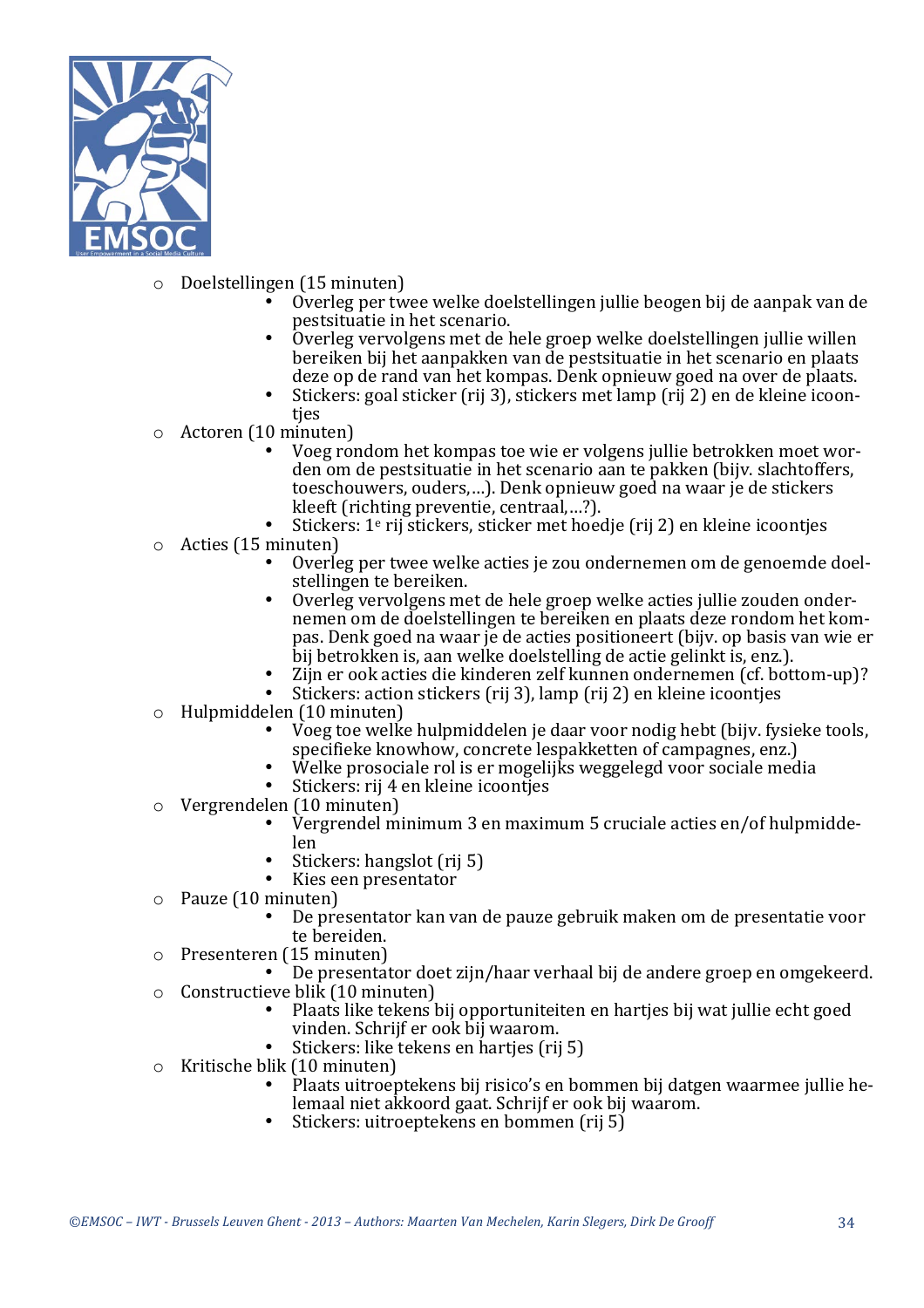

- $\circ$  Plenair gedeelte (25 minuten)<br>  $\bullet$  De presentatore
	- be presentatoren presenteren de map, inclusief de feedback, aan beide groepen.
	- Groepsdiscussie: wat zouden jullie op basis van de feedback en de presentatie van de andere groep nog willen veranderen, wat zeker niet? In welke mate komen beide maps overeen, waarin verschillen ze?
- 6. Vooruitblik volgende workshop (5 minuten)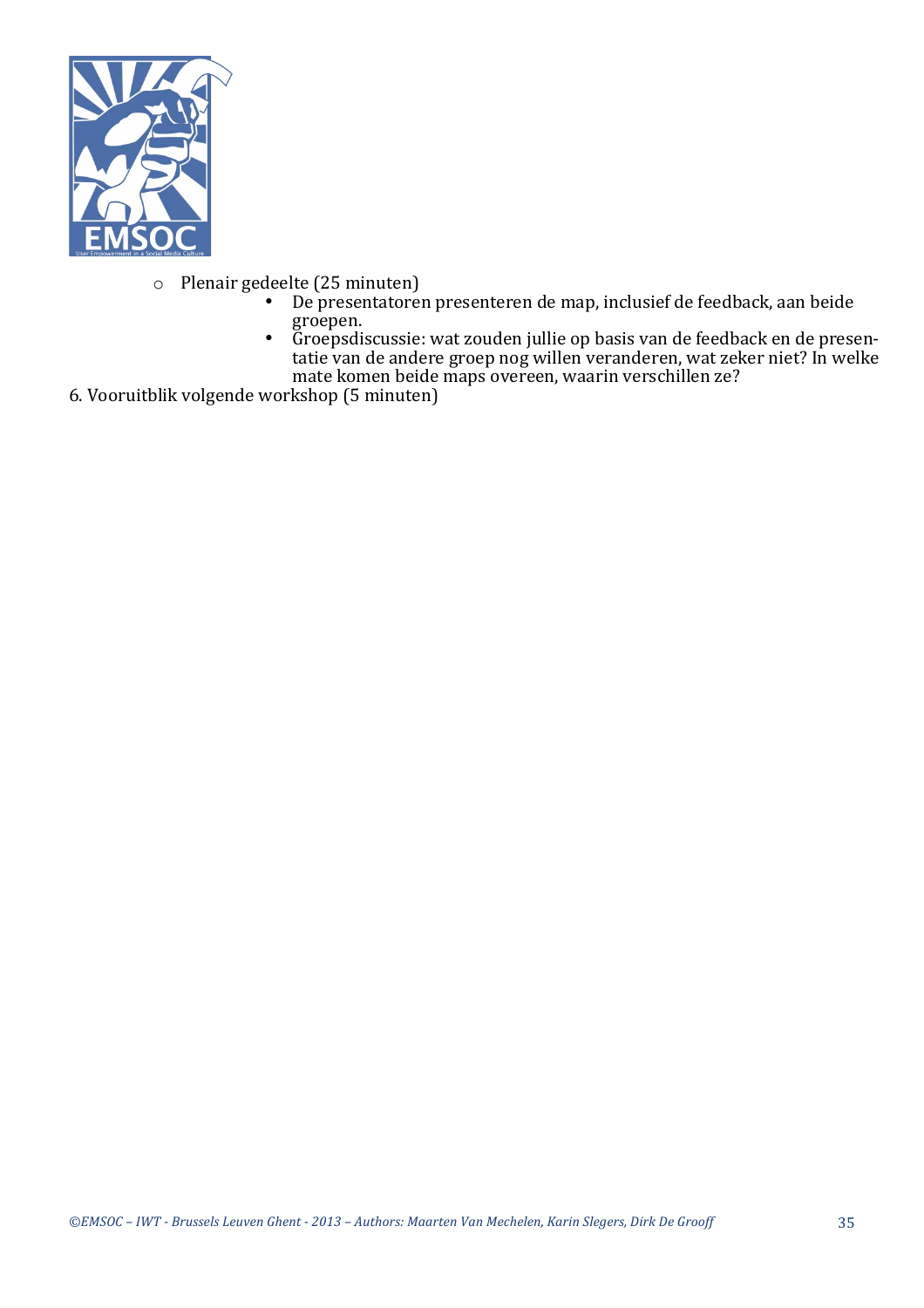

# Annex 3a: structured word clouds used as a sensitizing tool for MAP-it session 2

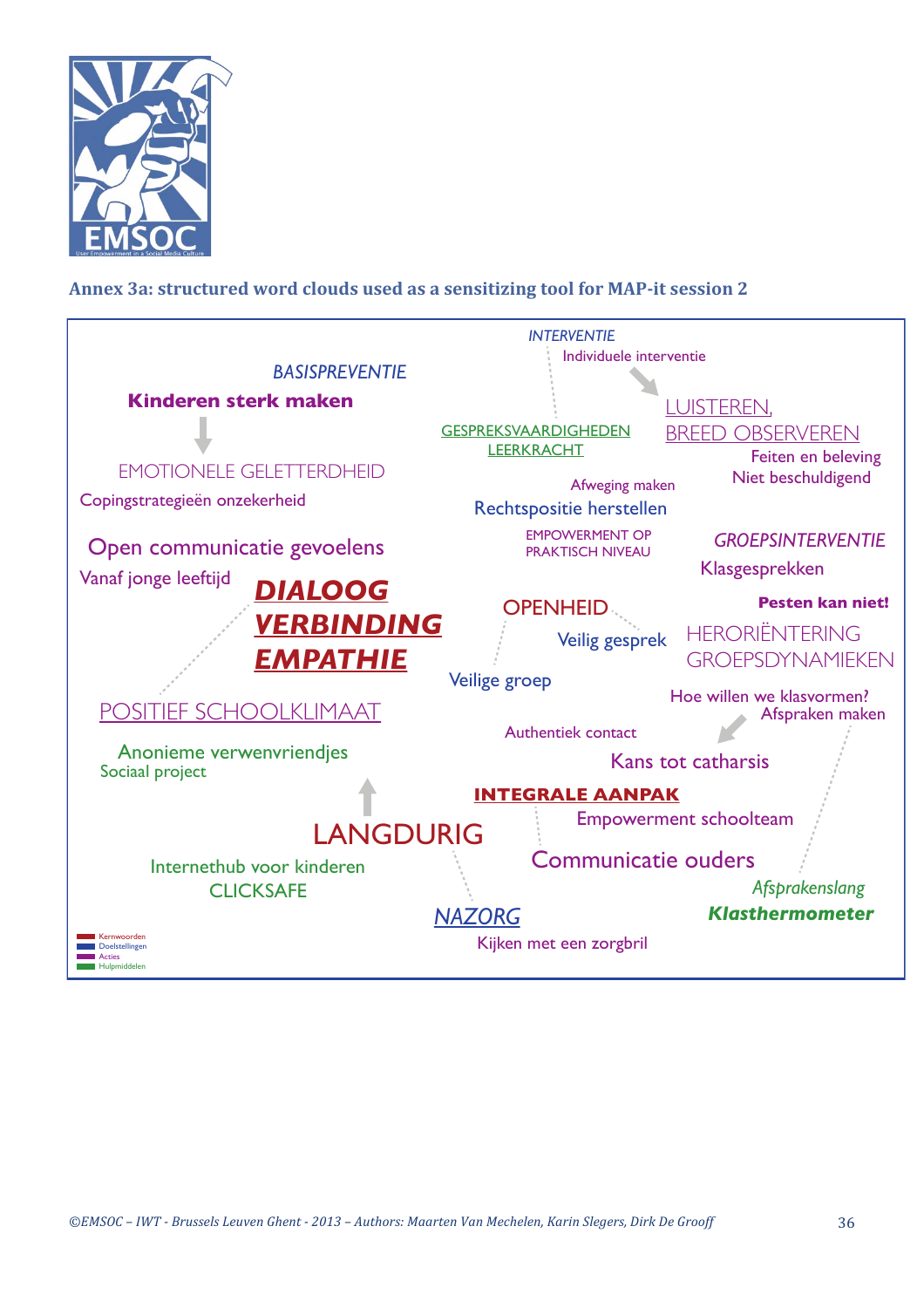

# Annex 3b: structured word clouds used as a sensitizing tool for MAP-it session 2

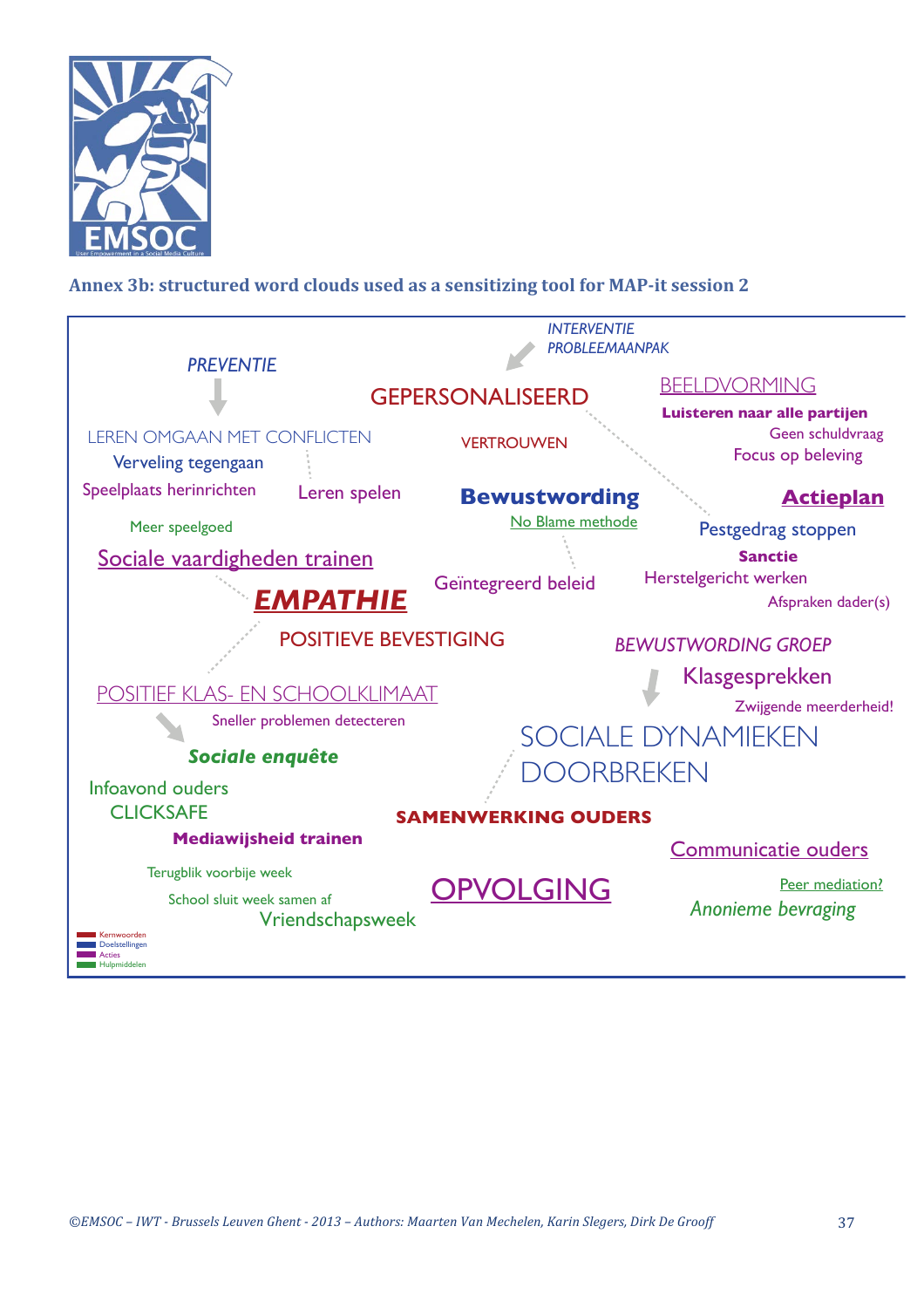

#### **Annex 4: scenario MAP-it session 2**

- 1. Plenaire presentatie (incl. alternatief voorbeeld sociale media) (START 14.00 u. > 15 min.)
- 2. Plenaire voorstellingsronde (naam en organisatie) (10 minuten)
- 3. Vraagstelling (5 minuten)

Vorige keer gebruikten we een heel concrete en vrij ernstige pestsituatie als uitgangspunt die jullie in de richting van interventie stuurde; de bedoeling was dat jullie vooral bestaande werkwijzen en tools in kaart brachten. Vandaag vertrekken we niet van een acuut pestprobleem en wil ik vragen om verder te kijken dan bestaande methodieken en werkwijzen.

Vraagstelling => Een leerkracht van het basisonderwijs wil iets doen rond pesten in de klas (zowel cyber- als klassiek pesten) en hij/zij wil de kinderen daar actief bij betrekken. Hoe kan de leerkracht kinderen faciliteren om meer op eigen krachten te werken en meer zelfsturend te zijn in het voorkomen en aanpakken van pestgedrag in de klas? En hoe kan deze aanpak worden geïntegreerd in het schoolbeleid?

#### 4. Introductie MapIt (5 minuten)

Hoe gaan we concreet te werk? Aan de hand van een aantal strikt getimede vraagjes zoomen we in op die algemene vraagstelling (gezien twee groepen vandaag, timing strikter!). Per vraag trachten jullie als groep tot een consensus te komen en dit te visualiseren op de achtergrond. Per vraag kan je specifieke stickerties gebruiken; de kleine icoonties kan je doorlopend gebruiken. Je mag ook tekenen en schrijven op de achtergrond. Probeer zo visueel mogelijk te werk te gaan in een open en constructieve sfeer.

#### 5. Mappen

Aandachtspunten voor facilitator doorheen sessie: zelfsturend + leerkracht heeft een faciliterende rol!  $\circ$  Kernwoorden (START 14.35 u. > 10 minuten)

- Twee kernwoorden staan al in het kompas. Plaats nog maximaal 3 andere kernwoorden in het kompas die aanduiden wat jullie als groep essentieel vinden in de beoogde benadering van de leerkracht.
- Stickers: woorden en blanco stickers onderaan en de kleine icoonties
- $\circ$  Doelstellingen (START 14.45 u. > 15 minuten)
	- Eén doelstelling staat al op de kaart: inzake (cyber)pesten. Welke (sub)doelstellingen hangen er mogelijks samenmet deze reeds geformuleerde doelstelling? Plaats deze in het het kompas.
	- Stickers: goal sticker (rij 3), stickers met lamp  $(rii 2)$  en de kleine icoontjes
- $\circ$  Actoren (START 15.00 u. > 10 minuten)
	- Voeg toe wie er betrokken moet worden in de beoogde aanpak van de leerkracht en met betrekking tot de geformuleerde doelstellingen. Denk opnieuw goed na over de plaats.
	- Stickers:  $\tilde{1}^e$  rij stickers, sticker met hoedie (rij 2) en kleine icoonties
- $\circ$  Acties (START 15.10 u. > 15 minuten)
	- Welke acties moeten de verschillende actoren (de leerkracht, de klasgroep,...) ondernemen om de eerder geformuleerde doelstellingen te bereiken en in stand te houden? Plaats deze op de achtergrond en denk goed na waar ie ze plaatst, bijv. op basis van wie er bij betrokken is, aan welke doelstelling de actie is gelinkt, enz.
	- Stickers action stickers  $(rii 3)$ , lamp  $(rii 2)$  en kleine icoontjes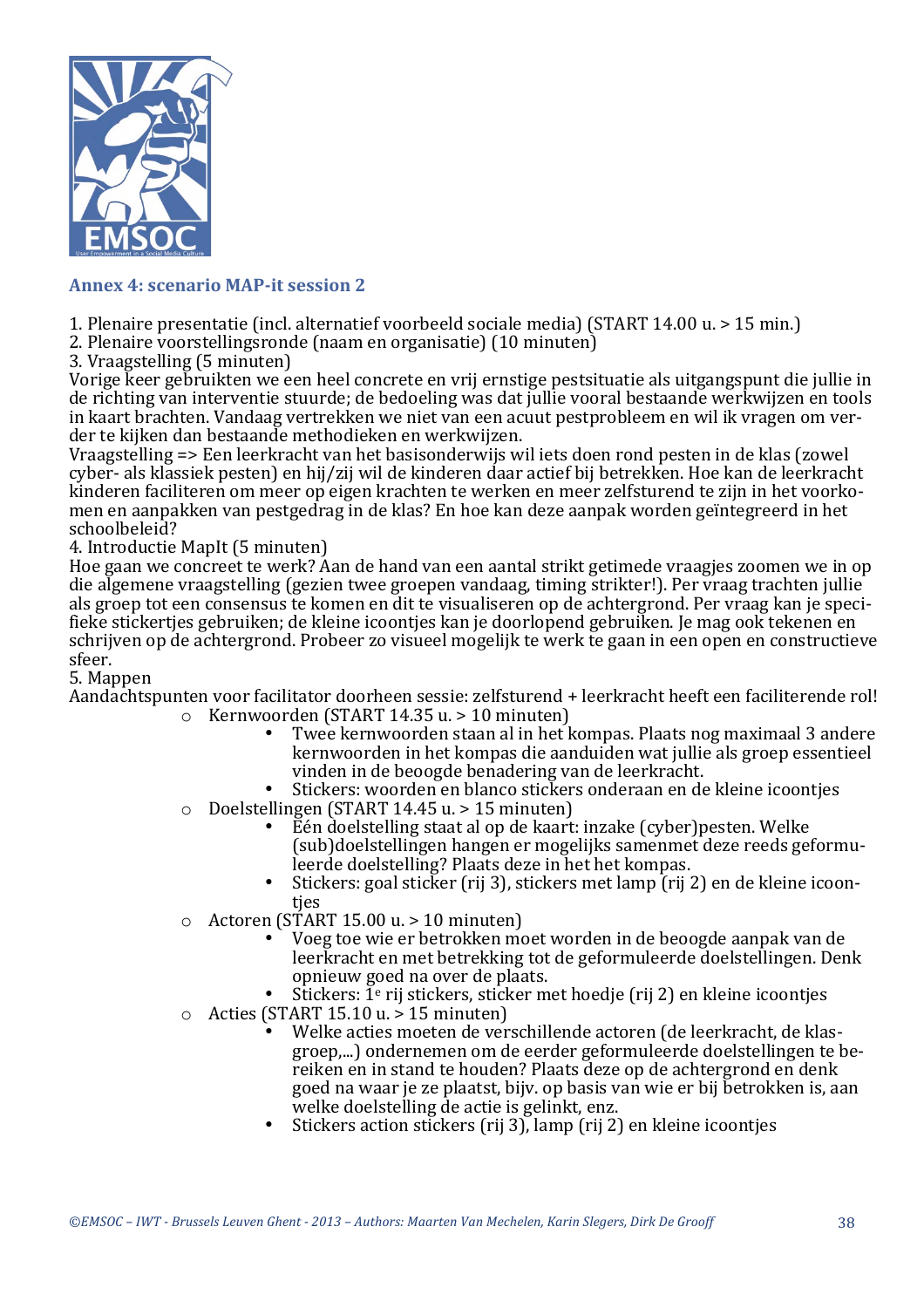

- $\circ$  Hulpmiddelen (START 15.25 u. > 10 minuten)
	- Welke hulpmiddelen zijn er nodig voor elk van deze acties? Dat kunnen digitale tools zijn, maar ook specifieke knowhow. Het hoeven bovendien geen bestaande hulpmiddelen te zijn. Plaats de hulpmiddelen bij de desbetreffende acties.
	- Welke van deze acties kunnen gefaciliteerd worden met behulp van bestaande of toekomstige digitale media? Omschrijf deze digitale media en plaats ze eveneens bij de desbetreffende acties.
	- Stickers: rij 4 en kleine icoonties
- $\circ$  Vergrendelen (START 15.35 u. > 10 minuten)
	- Vergrendel minimum 3 en maximum 5 acties en/of hulpmiddelen die jullie echt onmisbaar vinden in de beoogde benadering van de leerkracht.
	- Stickers: hangslot (rij 5)
	- Kies een presentator die jullie kaart zal uitleggen aan de andere groep na de pauze.
- $\circ$  Pauze (START 15.45 u. > 10 minuten)
	- De presentator kan van de pauze gebruik maken om de presentatie voor te bereiden.
- $\circ$  Presenteren (START 15.55 u. > 15 minuten)
- De presentator doet zijn/haar verhaal bij de andere groep en omgekeerd.  $\circ$  Constructieve blik (START 16.10  $\mu$  > 10 minuten)
	- Plaats like tekens bij opportuniteiten en harties bij wat jullie echt goed vinden. Aan 'likes' of opportuniteiten zijn doorgaans nog risico's verbonden, aan 'hartjes' niet. Schrijf er ook bij waarom.
	- Stickers: like tekens en hartjes (rij 5)
- $\circ$  Kritische blik (START 16.20 u. > 10 minuten)
	- Plaats uitroeptekens bij risico's en bommen bij datgene waarmee jullie helemaal niet akkoord gaat. Schrijf er ook bij waarom.
	- Stickers: uitroeptekens en bommen (rij 5)
- $\circ$  Plenair gedeelte (START 16.30 u. > 25 minuten)
	- De presentatoren presenteren de map, inclusief de feedback, aan beide groepen. (5 minuten per groep)
	- Groepsdiscussie: wat zouden jullie op basis van de feedback en de presentatie van de andere groep nog willen veranderen, wat zeker niet? In welke mate komen beide maps overeen, waarin verschillen ze? Nog opmerkingen? Hoe ver gaat de faciliterende rol van de leerkracht; wat wanneer er zich toch een acuut pestprobleem stelt?
- 6. Vooruitblik co-design sessies kinderen en verder onderzoek. (START 16.55 u. > 5 min.)